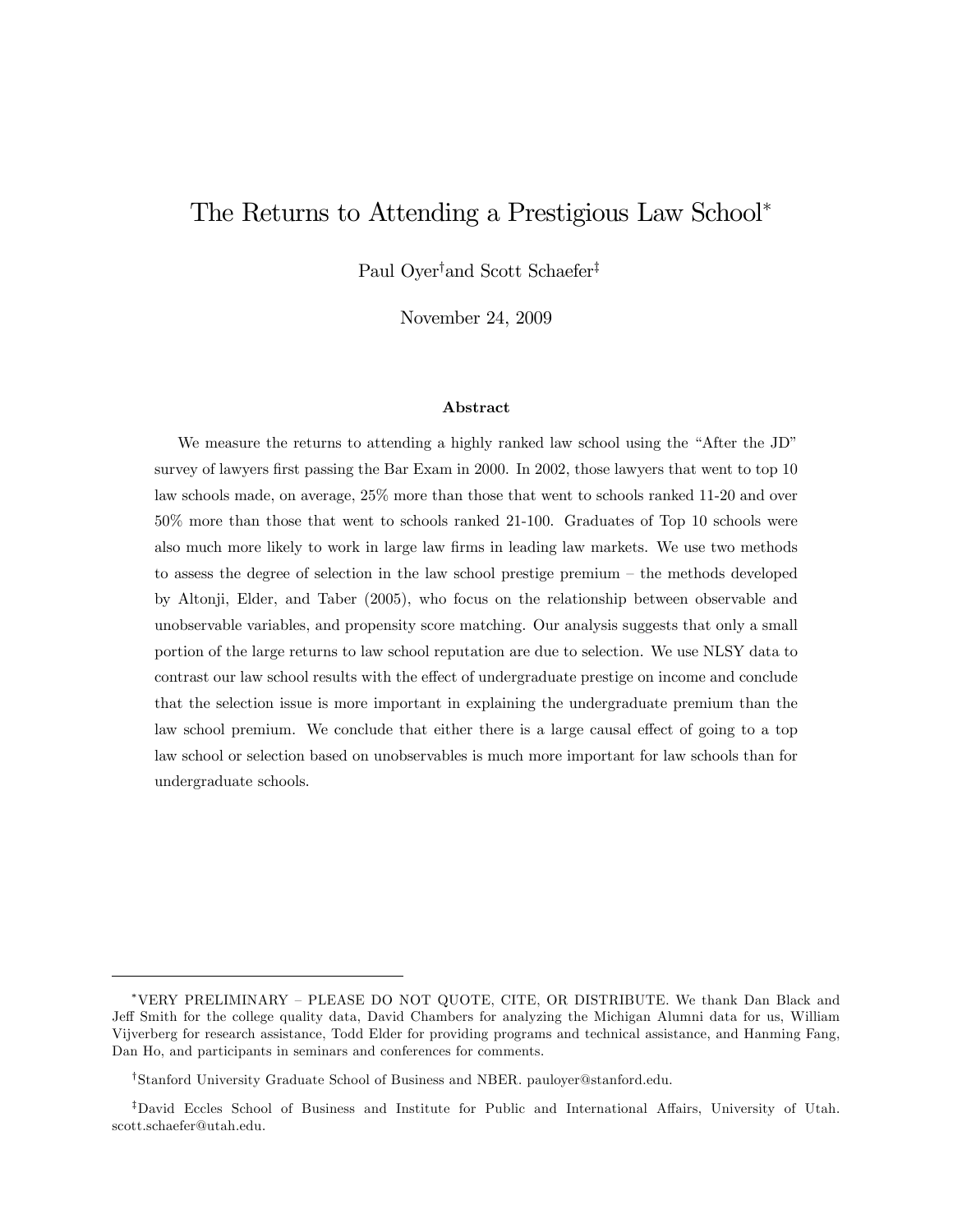## 1 Introduction

Graduate students comprise an increasingly large share of overall U.S. higher education attendance.<sup>1</sup> Despite this, the large economics literature on the returns to education and educational quality has paid relatively little attention to graduate education. One particularly large graduate sector that has grown considerably since  $1970$  is law school.<sup>2</sup> While the market for lawyers has grown, competition for admission to top US law schools has become very intense. For example, 7,168 people paid \$75 each to apply to the Harvard Law School class of 2011 (as well as \$132 each time they took the Law School Admission Test [LSAT]). Only 11% were accepted. Aspiring lawyers work very hard to get good grades as undergraduates and take other actions to make their applications more attractive. A substantial fraction of aspiring lawyers invest in LSAT preparation classes and materials that typically cost  $$1,000$  or more and require over 50 hours in classroom time alone.<sup>3</sup>

Is it worth it? Does it matter what law school an aspiring lawyer attends? Conventional wisdom suggests that top lawyers come exclusively from top law schools and that entry to a top law school is a ticket to partnership at a top Örm. However, there are reasons to question the belief that going to a top law school will make a lawyer successful. First, there are many highly successful lawyers from less prestigious schools. For example, Sullivan & Cromwell LLP and Skadden, Arps, Slate, Meagher, and Flom LLP rank as the third and fourth most prestigious firms, according to Vault.com. Not surprisingly, both Örms have many graduates of Harvard, Yale, Columbia, and other top law schools in their associate and partner ranks. But Sullivan & Cromwell also has at least two associates and at least two partners from each of Brooklyn, Catholic, and Ohio State Law Schools. Skadden has, for example, ten associates and three partners from Villanova, eight associates and three partners from the University of Connecticut, and eight associates and nine

<sup>&</sup>lt;sup>1</sup>The National Center for Education Statistics publishes tables on the U.S. Department of Education website indicating that full time undergraduate attendance grew by 58% between 1976 and 2006 and is expected to grow 12% from 2006 to 2017. Full time graduate school attendance grew by 103% from 1976 to 2006 and is expected to grow by 20% from 2006 to 2017.

<sup>&</sup>lt;sup>2</sup>Lawyer growth was particularly intense in the 1970's when the lawyer population increased by 90% and from 1980 to 1988 when it increased 48% (see Sander and Williams (1989) and Figure 1 in Rosen (1992)). In 1996, lawyers made up approximately 5% of all graduate students. We have not been able to find more recent growth statistics. It appears that the largest Örms have continued to grow substantially while the number of lawyers entering the market (at least from elite schools) has leveled off. For example, Stanford Law School's class of 2005 had 166 graduates. This is similar to the class of 1980 (164) but much larger than the class of 1970. Similarly, University of Utah's classes of 2005, 1980, and 1970 were 140, 133, and 92, respectively. Some schools have continued to grow since 1980, but Stanford and Utah are quite typical.

<sup>&</sup>lt;sup>3</sup>A 1989 study of law school applicants (Wightman (1990)) found that about half took an LSAT preparation class. We suspect this number has, if anything, grown since the time of that study. Current LSAT preparation offerings from Kaplan, an industry leader, include classes that range in price from \$1,300 to \$1,500 and involve 51 to 109 classroom hours. The company also offers an intensive summer course with  $300+$  hours in class at a cost of \$8,000 and private training packages ranging from \$2,300 to \$4,500. A Kaplan online self-study class costs \$1,150.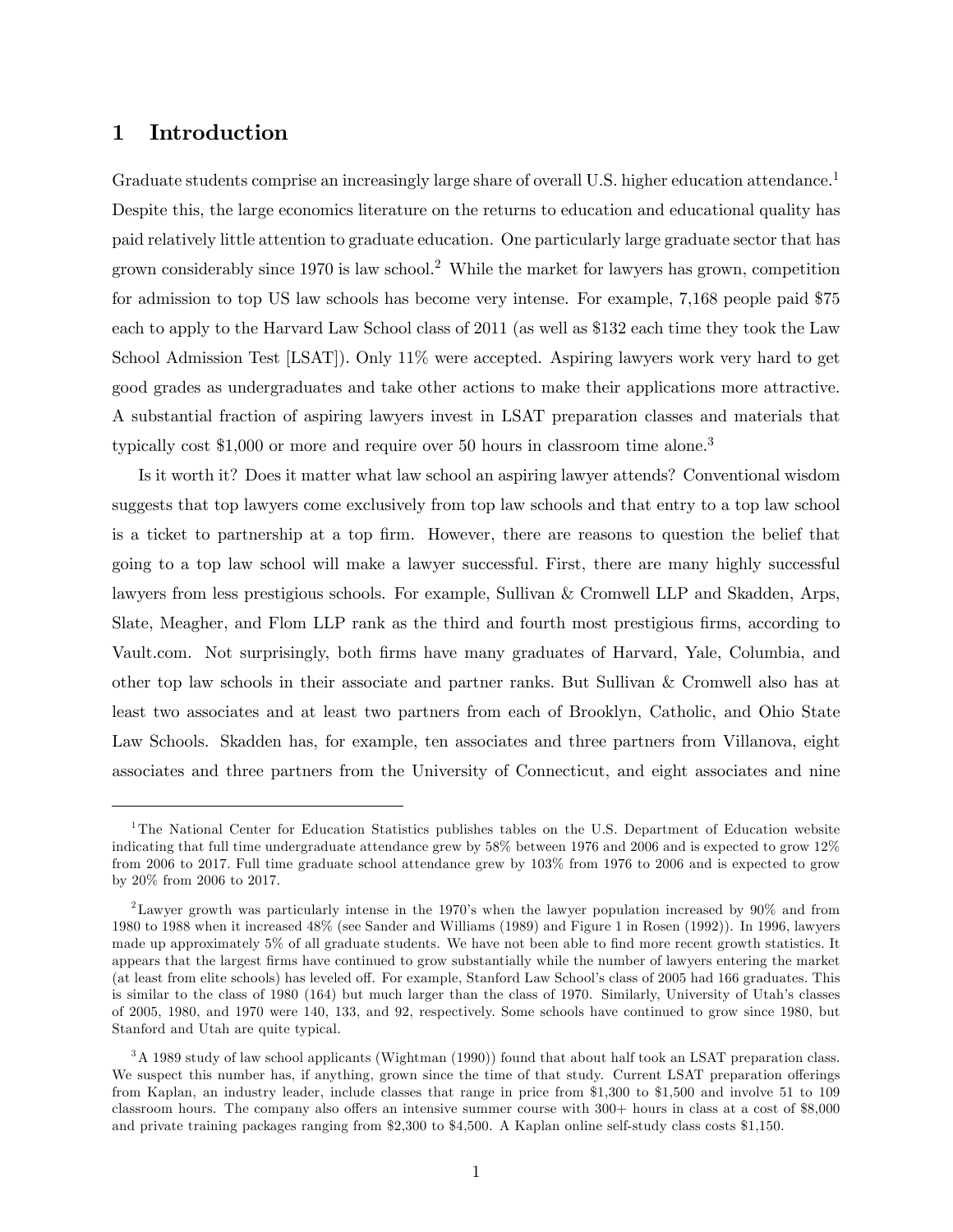partners from St. Johns.<sup>4</sup>

Apart from these examples of very successful lawyers from less prestigious schools, the fact that the most prestigious law schools are able to attract candidates with the most impressive backgrounds suggests that a large part of the association between law school prestige and lawyer success could be due to selection effects. As we will discuss, there is a large literature indicating that much of the relationship between undergraduate school selectivity and labor market outcomes is due to better schools attracting more talented students. The causal effect of undergraduate school prestige on wages is not generally considered to be large. The selection component of the school ranking/wage relationship might be particularly important for lawyers relative to undergraduates and other graduate students, leading to a small causal effect of school prestige on labor market outcomes, because prospective employers have relatively good information about law students. Law school grades are generally disclosed (unlike at many business schools, for example) and other honors, such as Order of the Coif and law review positions, are publicized. This may make it easier for employers to identify student ability levels independent of what school they attend.

In this paper, we use a large, representative dataset of lawyers that first passed the bar in 2000 to measure the relationship between law school prestige and lawyers' success in the labor market. We first show that law school prestige is, on average, associated with a large wage premium and a much higher probability of holding a "prestigious" position (which we define as working at a firm with 100 or more lawyers in one of the top four geographic law markets.) Graduates of a top 10 law school (using U.S. News and World Report rankings) earn an average of 25% more than graduates of schools ranked between eleven and twenty and over 50% more than graduates of top 100 schools not in the top 20. We then spend the rest of the paper taking various approaches to separate the portion of these wage premia that is due to selection from the causal effect of going to a top school. While we find that selection into top schools is associated with variables that may independently affect a lawyers' success, we find relatively little evidence that this drives the school selectivity premium. Using the methods in Altonji, Elder and Taber (2005) and propensity score matching, we show that the evidence is consistent with there being a large causal effect of attending a top law school and that investments by a marginal candidate in obtaining admission to a top school are generally good  $ex$  ante investments. For comparison, we perform similar analyses of the effect of undergraduate school prestige using the National Longitudinal Survey of Youth. We find that the law school prestige effects on labor market outcomes are larger and more robust to inclusion of control variables and matching than similar effects for undergraduate institution prestige. We

 $4$ The Sullivan & Cromwell and Skadden lawyer information comes from the firms' web pages and is based on the data used in Oyer and Schaefer (2009).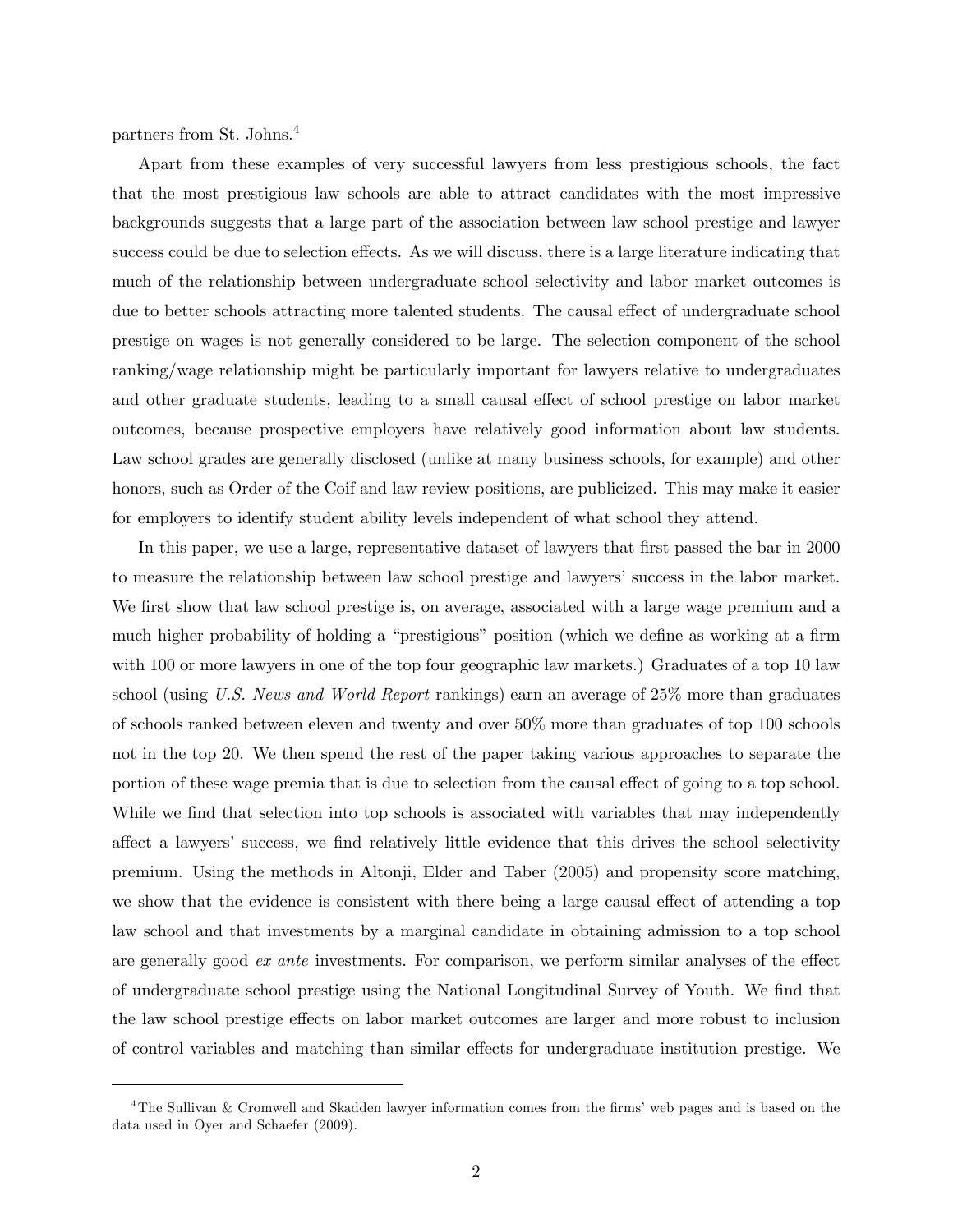conclude that either there is a large causal effect to going to a prestigious law school and/or that selection based on unobservables that predict labor market success is more important for law school admissions than it is for undergraduate admissions.

Despite the large literature on the effects of college quality measures on earnings, we do not know of any prior study of the effects of law school reputation on earnings.<sup>5</sup> Given that the number of people going to law school or other graduate schools has increased substantially in recent years, it seems worthwhile to understand how the prestige of these schools relates to labor market outcomes. In fact, the prestige effects of law and other trade schools may be of more interest to education consumers and policy makers than the returns to college quality measures because the primary goal of professional schools is to advance their students' careers. If there is little or no financial return to going to Harvard instead of University of Massachusetts as an undergraduate, one may still justify attending Harvard based on the non-pecuniary value of an elite liberal arts education. While there are similar non-pecuniary advantages of attending law school at Harvard instead of University of Massachusetts, we would expect these to be a less important consideration.

Our paper is related to several other literatures in labor economics, the economics of education, and studies of the legal profession. We discuss the relevance of prior studies on the effects of undergraduate school quality in detail in the next section. See Galanter and Palay (1991) and Galanter and Henderson (2008) for background on the traditional partner track at large and prestigious law firms. Ehrenberg (1989) looks at the relationship between pay and law school prestige, but his analysis is at the school level and makes no attempt to separate selection and value-added. Spurr (1987) shows that lawyers from better law schools work for more prestigious Örms, on average, and handle legal issues with greater stakes. Rosen (1992) describes many facets of the lawyer labor market, including determinants of pay, variation in pay, and growth in the overall market. Henderson and Morriss (2006) analyze law schools' attempts to appear prestigious and how students respond to these in terms of attendance choices.

In the only other study that relates labor market outcomes to graduate school quality, Arcidiacono et al. (2008) study the effects of getting an MBA on wages. In specifications similar to ours, they find a large premium  $(20-25\%)$  for going to a Top 25 MBA program relative to other schools but a very small difference between Top 10 and Top 11-25 schools. The premiums that they find for Top 25 programs are cut roughly in half when they control for individual fixed effects using pre-MBA salary. We cannot use a similar strategy because we do not have pre-law salary data for

<sup>&</sup>lt;sup>5</sup>The paper by Arcidiacono, Cooley and Hussey (2008) that we discuss below is the only paper we know of that relates labor market success to the reputation of any type of graduate school. Their primary focus is on the overall return to getting an MBA rather than the effect of going to programs of varying reputation.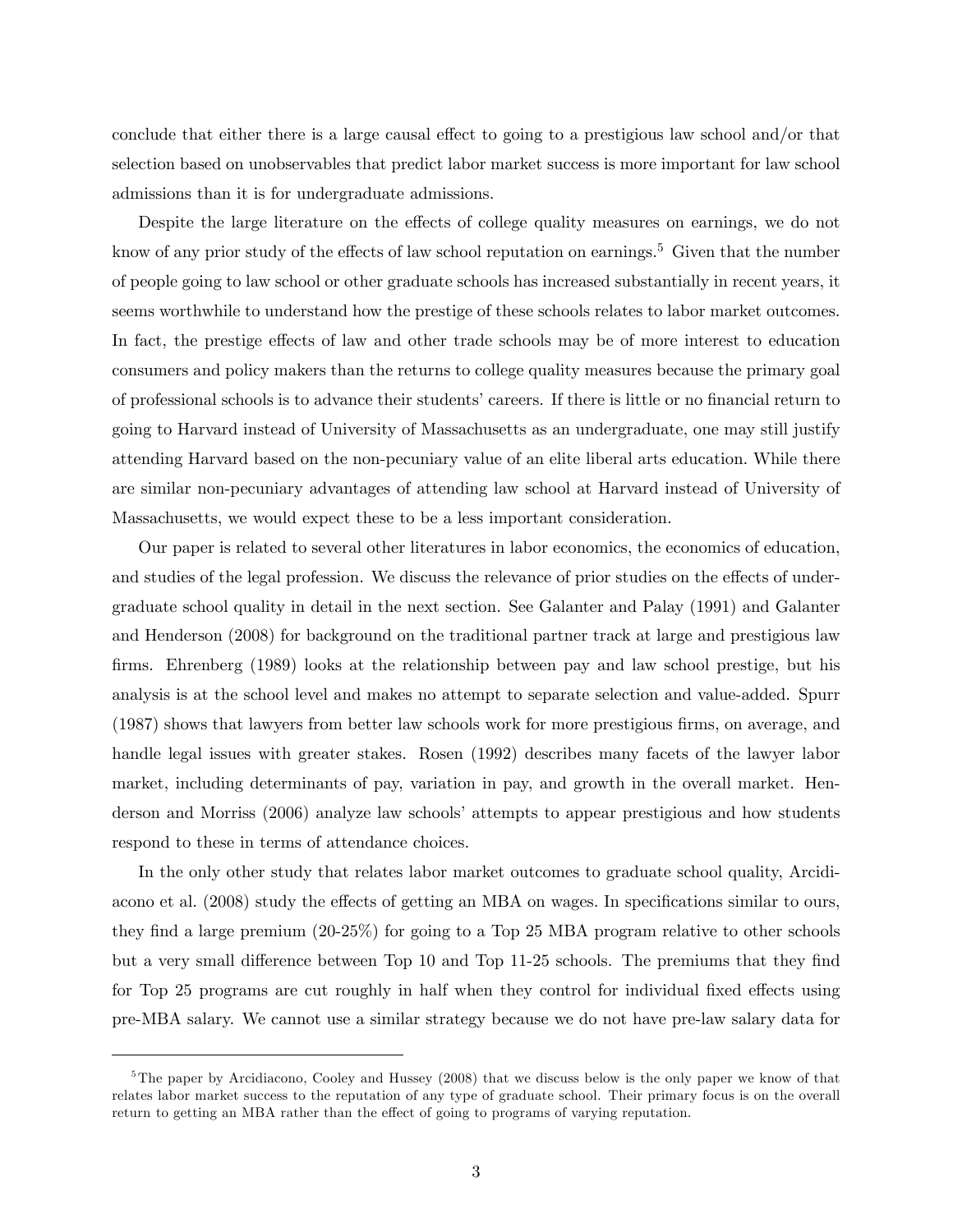our sample and because, unlike MBAs, many lawyers have limited or no work experience before law school. Most of our sample went straight from undergraduate school to law school or waited just one year in between.

In the next section, we provide background on the challenge in measuring the effect of going to a highly ranked school on labor market outcomes and how contributors to the literature on the returns to college selectivity have dealt with this. Section 3 describes the data we use and then shows our empirical analysis using standard regression methods that control for as many indicators of unobserved skill as we can. We attempt to assess the importance of unobserved variables by measuring the degree to which observed and unobserved variables would have to interact if there were no causal effect of law school reputation on labor market outcomes in Section 4 and by using propensity score matching methods in Section 5. We interpret the implications of our results for aspiring lawyers and speculate on possible sources of the law school prestige premium in Section 6. Section 7 concludes.

## 2 Background on Returns to Selective Schools

As has been widely studied in the undergraduate context (see below for details), measuring the causal effect of school reputation on labor market outcomes is difficult when unobservable factors such as intelligence and parental investments affect both the school someone attends and her eventual productivity in the workplace. Suppose that person  $i$ 's productivity (and, in equilibrium, her pay) is

$$
y_i = \alpha_i + \beta_1 x_i + \beta_2 c_i + \varepsilon_i \tag{1}
$$

where y is output or pay, x is a set of control variables such as age and family background,  $c$  is a measure of the reputation of the school she attended,  $\alpha$  is person-specific ability, and  $\varepsilon$  is a random shock to productivity or to the measurement of productivity. If  $c$  were determined randomly conditional on x, traditional wage regressions would provide unbiased estimates of  $\beta_2$ , the causal effect of college reputation on income. However, a more reasonable model would suggest that

$$
c_i = \theta_i + \gamma_1 x_i + \gamma_2 z_i + \eta_i. \tag{2}
$$

That is, the college the person chooses is likely to be a function of her taste for particular types of schools  $(\theta)$ , the characteristics that affect her productivity  $(x)$ , and other characteristics that are observed by school admission officers but not by employers  $(z)$ . The fact that the college choice is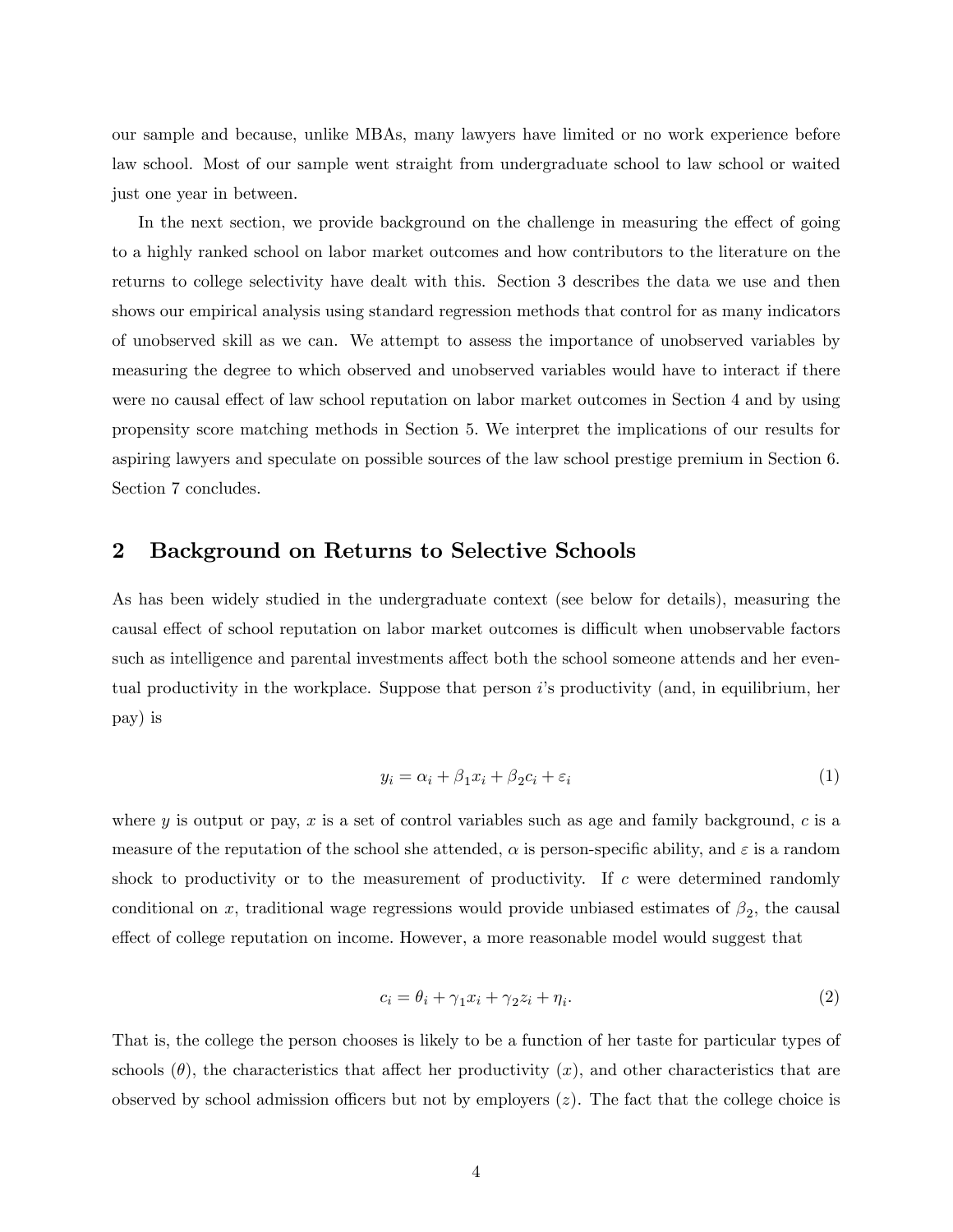determined endogenously would not cause any problems in interpreting wage regressions using the specification in equation (1) if  $\alpha$  were independent of c, controlling for the variables in the vector x. This condition seems unlikely to be satisfied, though. For example, if person i has a positive work ethic, this is likely to affect productivity through  $\alpha$  and make the person's school admission application more attractive through z. In this case, a wage regression that did not have individual fixed effects would attribute some of the effects of  $\alpha$  to c through an upwardly biased  $\beta_2$ .

Table 1 summarizes several papers that, in the context of undergraduate institution prestige, have taken different approaches to solving the selection issue. That is, different researchers have chosen different methods to get an unbiased estimate of  $\beta_2$ . Behrman, Rosenzweig and Taubman (1996), who look only at female twins born in Minnesota between 1936 and 1955, use the common background of twins to separate innate ability from the effects of schooling. They find that, at least for this group, there is a substantial wage premium associated with attending an undergraduate school that grants PhDs, small private colleges, and higher faculty salaries. The magnitude of their estimates is quite large, as they suggest that if a given person receives her undergraduate degree from Wellesley College or the University of Pennsylvania instead of Mankato State University in Minnesota, she can expect approximately a 20% or 36% wage premium, respectively. Brewer, Eide and Ehrenberg (1999) use a more representative sample and take a more structural approach by specifying a model for selection of college and subsequent earnings. They identify the causal effect of college quality on wages by instrumenting for college choice through the costs of the school attended and through the functional form of the school choice and wage equations. They Önd results generally in line with those in Behrman et al. (1996). However, the results in Brewer et al. (1999) are somewhat problematic because, unlike other research in this area and counter to most researchers' intuition, they find that selection correction is not important in measuring the effect of college quality.

Dale and Krueger  $(2002)$  and Black and Smith  $(2004)$  find much smaller effects of college reputation on earnings. Dale and Krueger  $(2002)$  identify the effects of college reputation by comparing earnings of people that were accepted to similar colleges but made different choices about which one to attend. They find essentially no effect of college prestige on earnings. Black and Smith (2004) use propensity score matching techniques to control for school selection. They find that, in most specifications and most subgroups, selection is important. Their estimated causal wage premiums are generally not large, with a maximum of about 15% for a student that attends a top quartile school relative to if she attended a bottom quartile school. Finally, Hoekstra (2009) uses a regression discontinuity approach by comparing students near the margin for getting into the top state university campus in the state. He Önds that getting into this campus, where the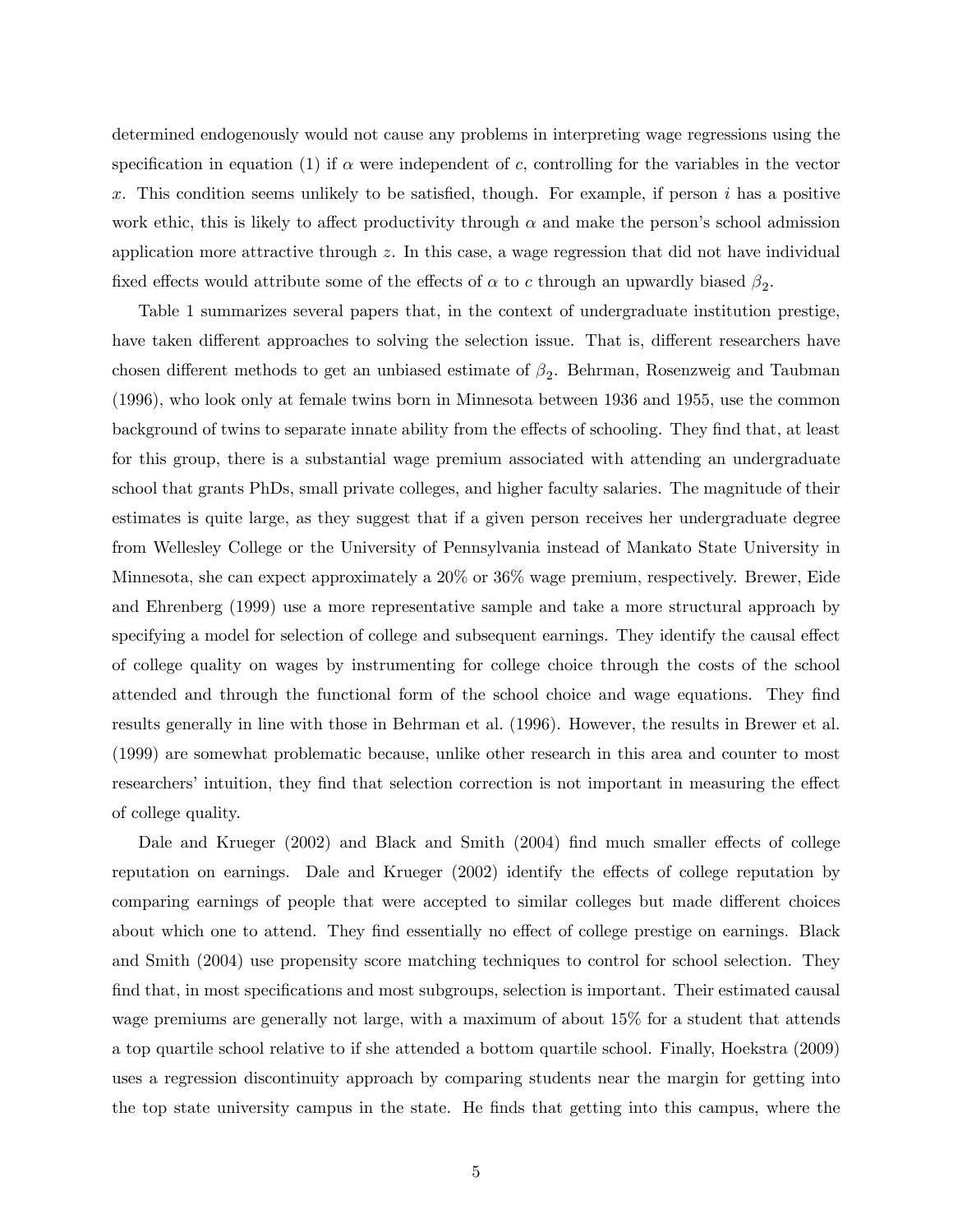average SAT score is 65-90 points higher than the other campuses, leads to a zero to twenty percent increase in earnings at ages 28-33.<sup>6</sup>

The variety in the estimated effects of college quality suggests that this effect can be quite heterogeneous and/or that it is difficult to specify the proper selection correction to separate the selection and value-added effects of school quality measures on earnings. But we generally read the results as suggesting that selection is an important component in the correlation between undergraduate school quality and labor market outcomes and think the estimates of the causal effect of college quality are generally small on the margins that most students consider. We suspect that few students that attend Wellesley College seriously consider Mankato State University, for example, or that many students that end up at top schools were ever seriously at risk for attending a school in the bottom quartile.

Below, we produce our own (fairly small) estimates of the causal effect of undergraduate college quality on earnings. But the real innovation in our work is to look at the effect of law school quality so our undergraduate estimates are primarily for comparison.

# 3 Data and Simple Regressions

### 3.1 Data

Our lawyer data comes from the first wave of the "After the JD" survey, conducted in May 2002. The survey was conducted primarily by mail and phone (with a few responses done over the internet) and had a 70% response rate. We only used the 2,621 eligible responses from the mail and internet surveys, however, as the phone survey did not gather the background characteristics that are critical to our analysis. We dropped people that were 40 or older when they first passed the bar and anyone who failed to report her law school, age, gender, whether her mother was born in the United States, how she paid for law school, and whether she lived near her mother at the time of the survey. Our wage regressions are limited to the 2,037 respondents for whom we have fairly complete data. The sample size is slightly larger (2,208) when we run probits on whether the person works at a large Örm in a major legal market because some people provided detail on the type of job they hold but not on their incomes.

Panel A of Table 2 provides details on the sample used in our wage regressions as a whole, as well as for those 201 respondents that went to law schools defined as being in the Top 10 by US News

<sup>6</sup> Studying Colombian students and workers, Saavedra (2008) also uses a regression discontinuity approach. He finds the highest returns to college quality that we know of, indicating the returns may be higher outside the United States.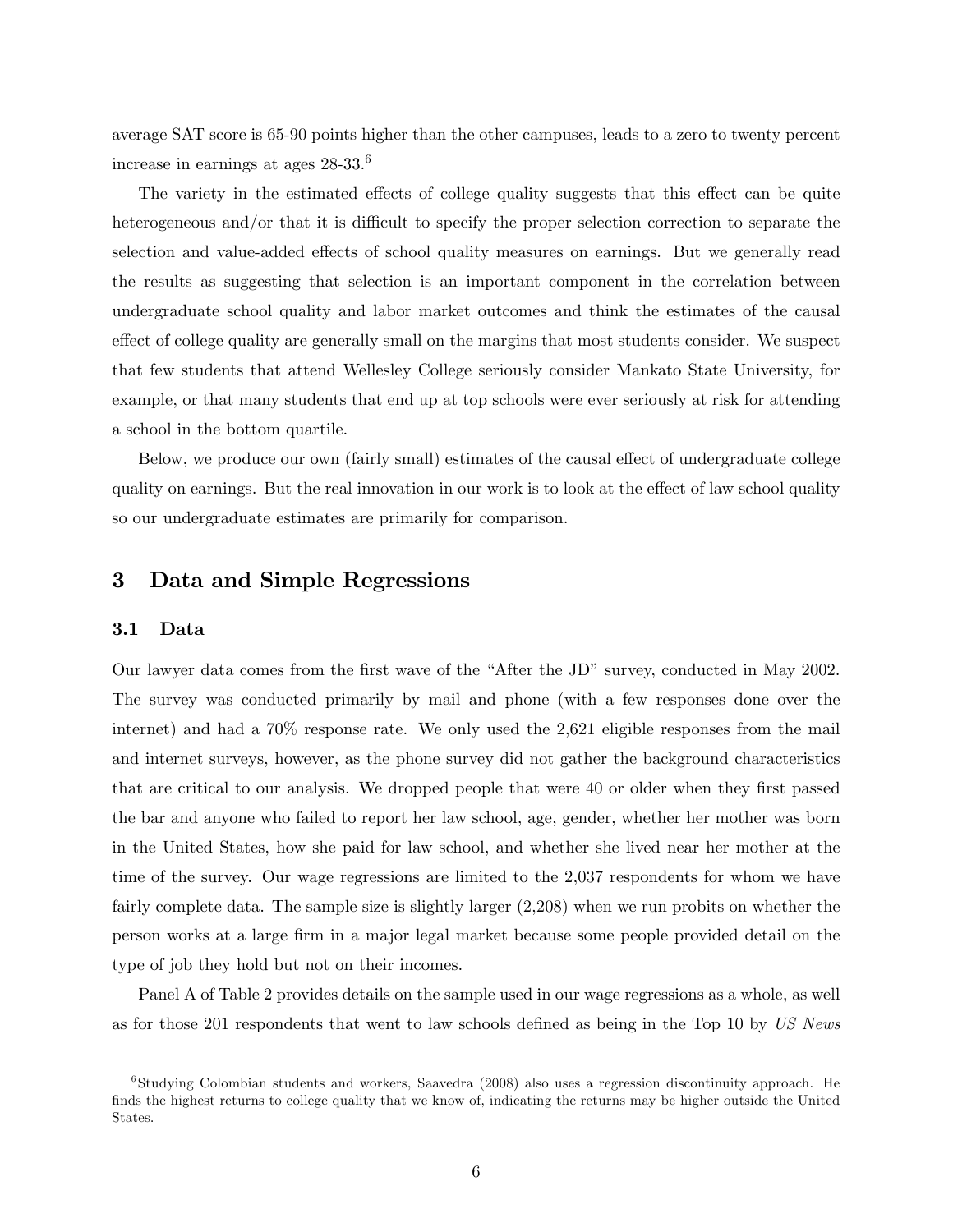and World Report in 2003 and the 270 who went to other Top 20 schools.<sup>7</sup> The sample as a whole and each subgroup splits roughly evenly between men and women and averages about thirty years old. Those attending top schools appear to come from somewhat more privileged backgrounds, as their friends and family paid for a higher fraction of their law school expenses and they are more likely to have mothers that continued their education after high school. Those attending more selective schools are, not surprisingly, more likely to have had undergraduate grade point averages above 3.5.

Our analysis below will focus on two dependent variables. The first of these is the log of the personís annual earnings and the second is an indicator variable that takes the value one if the person works at a private law Örm with more than 100 lawyers and in one of the top four legal markets (New York, Washington DC, Chicago, and Los Angeles). The pay differences suggest that those going to Top 10 schools earn more than 40% more than the sample as a whole and 25% more than those going to Top 11-20 schools. Figure 1, which displays kernel densitity estimates of pay differences between Top 10, Top 11-20, and Top 21-100 graduates, provides more detail on pay differences across law school tiers. The graph shows the well-known bi-modal nature of young lawyer earnings (see discussion of this on www.abovethelaw.com and www.elsblog.org) and large differences in what fraction are near the upper mode by law school tier.



Figure 1: Pay of AJD respondents by Law School Tier

<sup>&</sup>lt;sup>7</sup>Because of a tie for number ten, the Top 10 includes the following 11 schools (in order of rank): Yale, Stanford, Harvard, Columbia, NYU, Chicago, Pennsylvania and Michigan (tied), Virginia, and Cornell and Berkeley (tied). ìTop 11-20î throughout the paper includes the following schools (ranked 12-20): Duke and Northwestern (tied), Georgetown, Texas, UCLA, Vanderbilt, USC, and Minnesota and Washington and Lee (tied).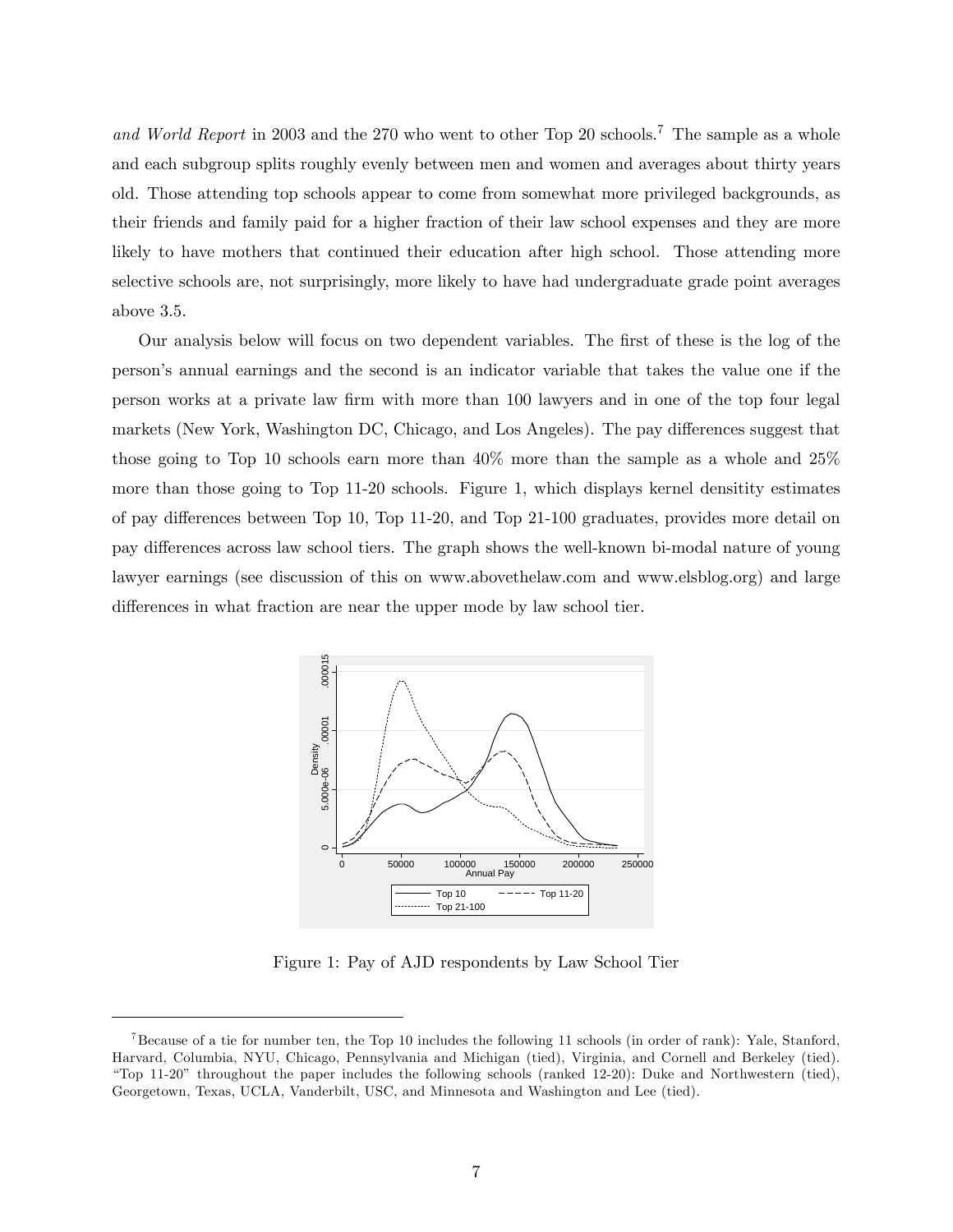The table also shows that Top 10 graduates are also much more likely to work for a large law firm in a top law market. These raw differences in pay, type of job, GPA, and background make two things clear  $-\theta$  those who go to more selective schools are more successful (at least early in their careers) and had advantages of various kinds even before law school that could be affecting these post-law-school outcomes.<sup>8</sup> The rest of the paper attempts to give a sense for how much of the raw differences in pay and type of job shown in Table 2 are due to selection of the most promising lawyers by the best schools and how much is caused by the law schools people attend.

For comparison purposes, we use data from the National Longitudinal Survey of Youth (NLSY). This is a panel survey of over 12,000 people that were between the ages of 14 and 21 when the survey began in 1979. To make our analysis comparable to the AJD survey, in terms of the age of the population, we use a cross-section of respondents in 1990 (though many of the background variables are gathered from earlier survey years.) Because our goal is to look at the effect of college quality measures, we limit the sample to people that have completed at least two years of college, those that report the college they attended, and those who provided compensation data in 1990.<sup>9</sup> We divided the colleges attended into quintiles such that the top and second group are similar proportions of the NLSY sample as the Top 10 and Top 20 groups are of the AJD sample. We define the Top Tier of colleges as those where the average combined SAT score (according to US News and World Report, as of 1991) is above 1120 and the second tier includes schools with an average SAT score above 1040 and not greater than 1120.<sup>10</sup>

Panel B of Table 2 displays summary information for the sample we use in our wage regressions below and for those portions of the sample that went to the highest and second highest school

<sup>&</sup>lt;sup>8</sup>Because we only have the first wave of the AJD at this point, we primarily focus on lawyers shortly after graduation. The AJDís second wave is scheduled for release very soon and we will then expand our analysis to include lawyers seven to eight years after earning JDs.

<sup>&</sup>lt;sup>9</sup>We also used the Baccaleureate and Beyond (B&B) survey. This survey, which focuses on people that received undergraduate degrees in 1992-1993, has some advantages relative to the NLSY. The total sample size is similar to the NLSY, but the focus on college graduates makes the relevant sample size for our purposes much larger. We can therefore look at finer levels of college quality and, in particular, focus on undergraduates that are more similar to our lawyer sample. However, the B&B's cost relative to the NLSY is that it has less background, demographic, and high school data. As a result, we could not include as many of the controls that are the key to our attempts to separate selection effects from value added by more selective schools. We did all the analysis we do with the NLSY using  $B\&B$ incomes in the 2003 follow-up survey. We defined school quality the way we define it in the NLSY and we also did it using higher average SAT cut-offs for the highest quality school groups. We found that the college quality effects are quite similar to those in the NLSY and they respond similarly to the demographic controls we do have in the B&B. Overall, our conclusions are very similar whether we use the B&B or the NLSY for our undergraduate analysis.

 $10$ Schools just making the cutoff into the top group include American University, Saint Olaf College, and UCLA. Those with average SATs just above 1040, and therefore making the second tier cutoff, include University of Central Florida, University of San Diego, and Evergreen State College in Washington. Our results are similar when we use other measures of school quality, such as freshman retention rate or expenditure per student, or an average of several measures.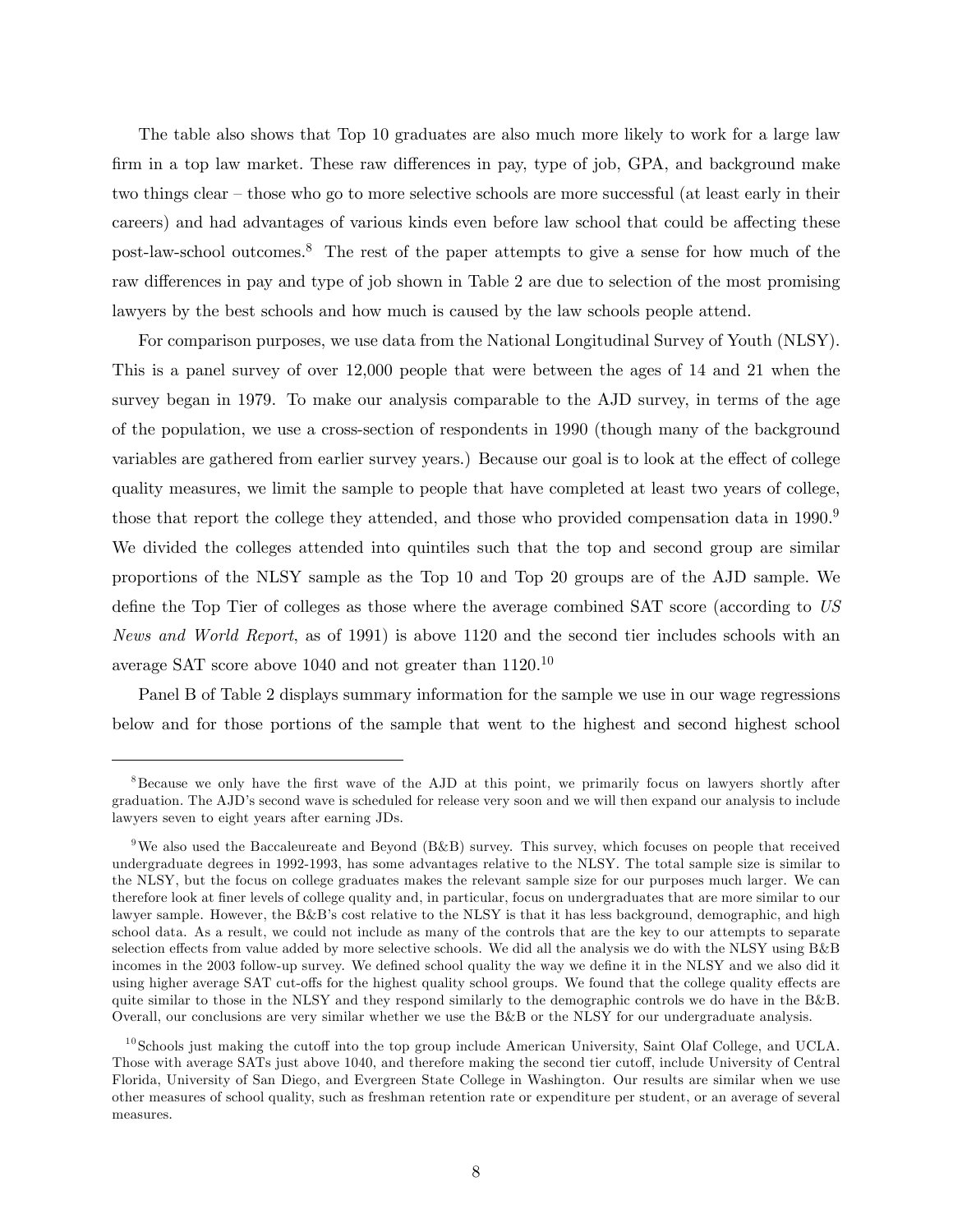tiers. As with the AJD sample, the NLSY sample is about half male and averages about thirty years of age (though the age variation is smaller because NLSY ages only vary by up to six years whereas our AJD sample includes people between 25 and 39.) As with the lawyers, the NLSY respondents at better schools come from families with more education and they are more likely to live somewhere different from where they grew up. Again, those going to better schools both make more after school and show more skill before school (as measured by SAT scores), so it is not entirely clear whether the school quality/wage correlation is due to selection or a causal effect of school quality on earnings.

Table 3 explores the potential importance of selection through analyses where measures of school quality are the dependent variables. Panel A uses the AJD lawyer sample. The first two columns show the results of probits where the dependent variable equals one if the person went to a Top 10 law school. Column 1 uses the whole sample while Column 2 is limited to lawyers from Top 20 schools. The results show that selection is likely to be very important. For example, lawyers with at least one parent that graduated from college have a 5.3 percentage point higher probability of going to a Top 10 school when looking at the whole sample (column 1) and more than a twelve percentage point higher probability when focusing on those that went to Top 20 schools (column 2). Having an undergraduate GPA above 3.5 also has a highly significant (statistically and economically) effect on whether the person attends a Top 10 law school. The third column shows a regression where the dependent variable is 1 if the person went to an unaccredited school, 2 if she went to a US News Tier 4 school, and so on up to 6 for lawyers from Top 10 schools. Having a parent that graduated from college is associated with going to a law school that is 0.355 levels higher on this scale and a high GPA is associated with about two thirds of a level higher school. Holding other factors constant, minorities attend higher ranked schools, which could be the result of affirmative action.

Panel B shows similar analyses for undergraduate schools using the NLSY sample. Each additional year of mother's education is associated with an increase of 0.7 percentage points in the probability of the respondent going to a school in the highest tier (column 1) and this increase is 2.6 percentage points when limiting the sample to those in the top two college tiers. High rank within high school class and SAT scores are, not surprisingly, also closely related to the quality of the college attended. Column 3 shows results of an OLS regression where the dependent variable is 1 for those that went to schools with average SATs of 770 and increases in steps to 5 for those in the top tier. This analysis shows that being in the top  $10\%$  of a respondent's high school class leads, on average, to going to a school that is  $0.07$  levels higher on this scale.<sup>11</sup>

 $11$ In addition to the OLS regressions in column 3 of both panels, we ran ordered probits using the same dependent variable. The results are stronger in terms of statistical significance. However, because the coefficients are quite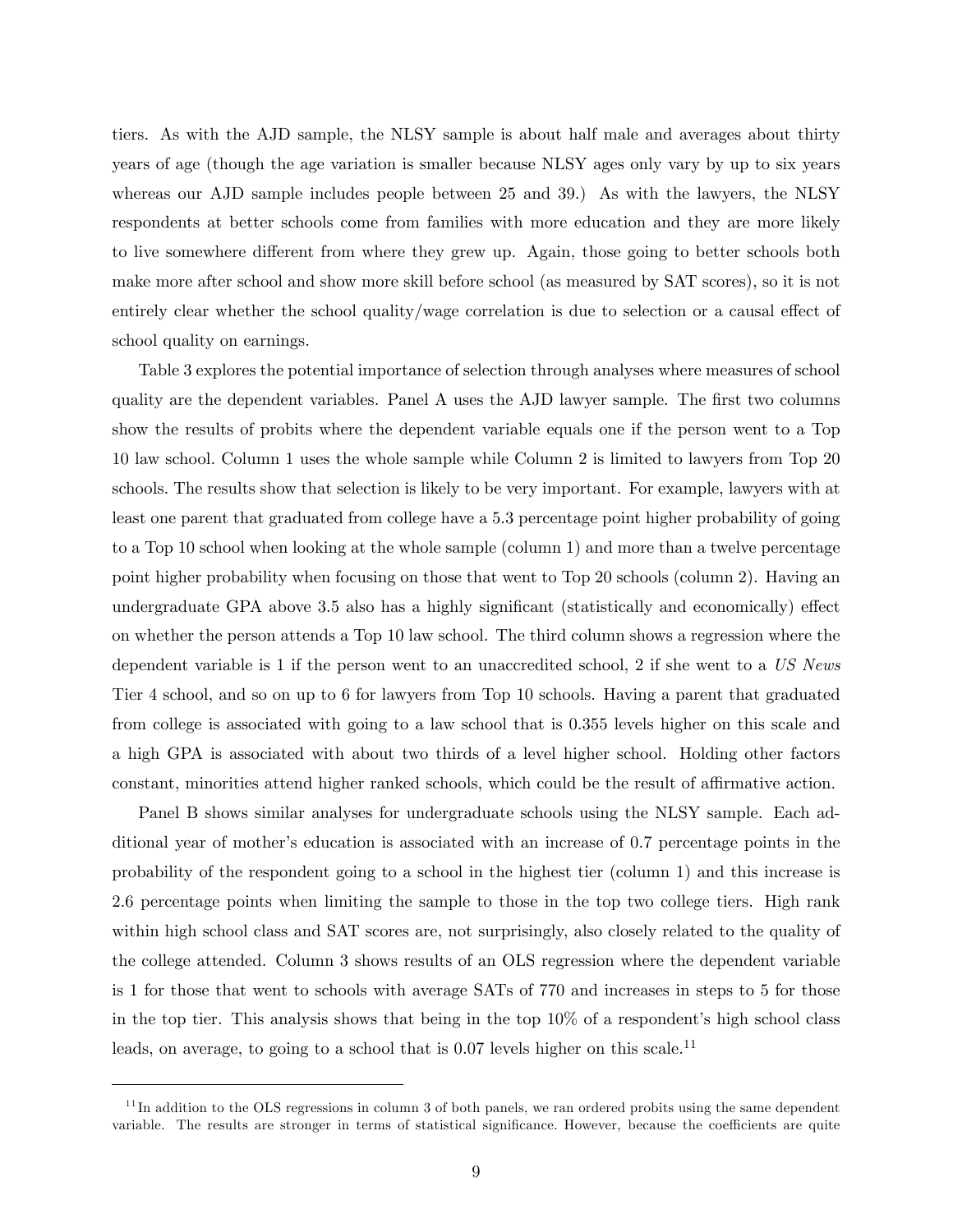#### 3.2 OLS Regressions of Income

We begin by estimating equation (1) for the lawyers in the AJD sample. This includes 2,037 that first passed the bar exam in 2000 and that were under 40 years old at the time. The dependent variable is the log of the lawyer's salary in  $2002<sup>12</sup>$  It is common to use the log of a person's hourly wage as the dependent variable in wage regressions such as these, but about a fifth of AJD respondents did not provide hours. Our results are similar, but a bit less precise, if we use hourly wages. Regression results are reported in Table 4.

Column 1 reports results with no control variables, so it provides an indication of the average differences in lawyer pay across six levels of US News and World Report school rankings. The omitted category in each regression is schools in the Top 10, so all other ranks are relative to this top group. Column 1 makes it clear that there are very substantial differences in pay based on where lawyers went to school. Lawyers in schools ranked 11-20 earn approximately 25% less, on average than those in Top 10 schools. Those in schools ranked 21-100 earn another 25% or so less. Lawyers from Top 10 schools average pay of almost \$123K, while those from Top 11-20 schools earn about \$98K. Lawyers at "Tier 4" schools (for example, North Carolina Central University, Ohio Northern University, Texas Wesleyan University, and Whittier Law School) earn an average of about \$63K. We know, therefore, that there is a large wage premium associated with going to a higher ranked law school. The goal for the rest of the paper is to decompose this premium into a part attributable to observable characteristics, part due to unobservable characteristics that people have before attending law school, and a causal effect provided by attending a top school.

Column 2 adds controls for gender, marital status, age (indicators for 25-29, 30-34, etc.), and race (indicators for Black, Hispanic, Native American, Asian, and Other). Some of these control variables are important and they add considerable explanatory power to the regression, as measured by the r-square. Women in the sample earn approximately  $14\%$  less than men (though this difference disappears when we look at hourly pay.) However, adding these controls does not have any effect on the relationship between law school rank and pay. If we thought these control variables were sufficient to control for human capital differences among the lawyers (which we do not), we could conclude that the average differences in lawyer pay across law schools measured in Column 2 is entirely caused by the law schools.

The specification in column 3 adds several controls for family background and the way the

difficult to interpret, we report the OLS results instead.

 $12$ The question in the AJD survey is "What is your total annual salary (before taxes) including estimated bonus, if applicable, at your current job?"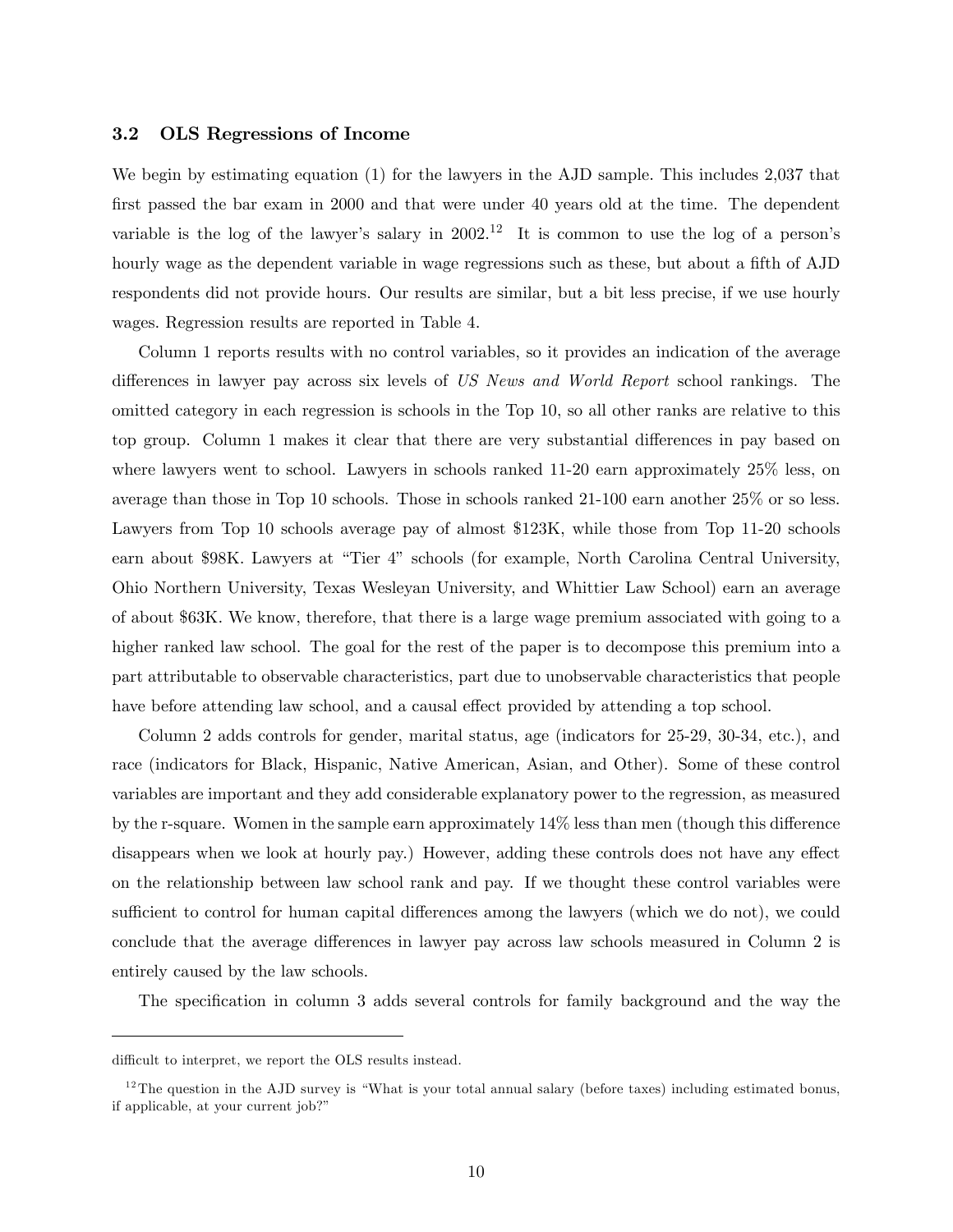lawyer paid for law school, including whether the lawyer lives near her mother, whether her mother was born in the United States, mother's education, father's education, whether any of her parents or grandparents are lawyers, and the fraction of law school expenses paid through savings and by parents. These variables add some explanatory power and some are significant predictors of lawyer income. However, once again the additional controls have no effect on the law school prestige relationship with pay.

Finally, column 4 includes our fullest set of controls where we try to capture ability through measures of prior academic success and the cost of law school. Added control variables now include whether the person went to a public law school, undergraduate GPA (indicators for 3.75-4, 3.5-3.74, etc.), an indicator variable for being in the top 10% of her undergraduate class, undergraduate major (indicators for science, business, social science, humanities, and other/missing), and an indicator variable for other graduate degrees. Once again, the additional control variables matter and help explain the variation in lawyer pay. For example, lawyers in the top decile of their undergraduate class earn 8% more, on average, than other lawyers. This set of control variables is not ideal, as we would also like to know information such as the quality of the undergraduate school and the lawyer's LSAT scores. Nonetheless, it is noteworthy that, even with all these control variables, lawyers from Top 10 schools still earn 20% more than those at schools ranked 11-20. The control variables have even a smaller effect at lower law school tiers, where we might have expected the characteristics to be very different than those of lawyers from top schools. While the results in Table 4 do not necessarily mean that there is a large causal effect of attending a selective law school, they certainly do not rule out this possibility.

Table 5 limits the analysis to lawyers from Top 20 schools in order to focus the analysis on a somewhat more homogeneous sample. If the effects of some of the control variables are much different for lawyers that go to lower tier schools than for those that go to top schools, for example, then the restriction imposed in Table 4 (that the control variables have linear and constant effects for the whole AJD sample) would limit the ability of these variables to properly control for factors that could affect our school selectivity estimates. This does not appear to be a major concern, however, as the results for the differences between lawyers from Top 10 schools and those ranked 11-20 in Table 5 are almost identical to those in Table 4. Controls for family background and how lawyers paid for law school lower the top school premium by about one tenth while, in this limited sample, prior academic success does not affect the results. This is further evidence consistent with school prestige having a causal effect on pay, though still certainly not definitive proof.

Figure 2 graphically represents the relation between income and class rank in law school. Class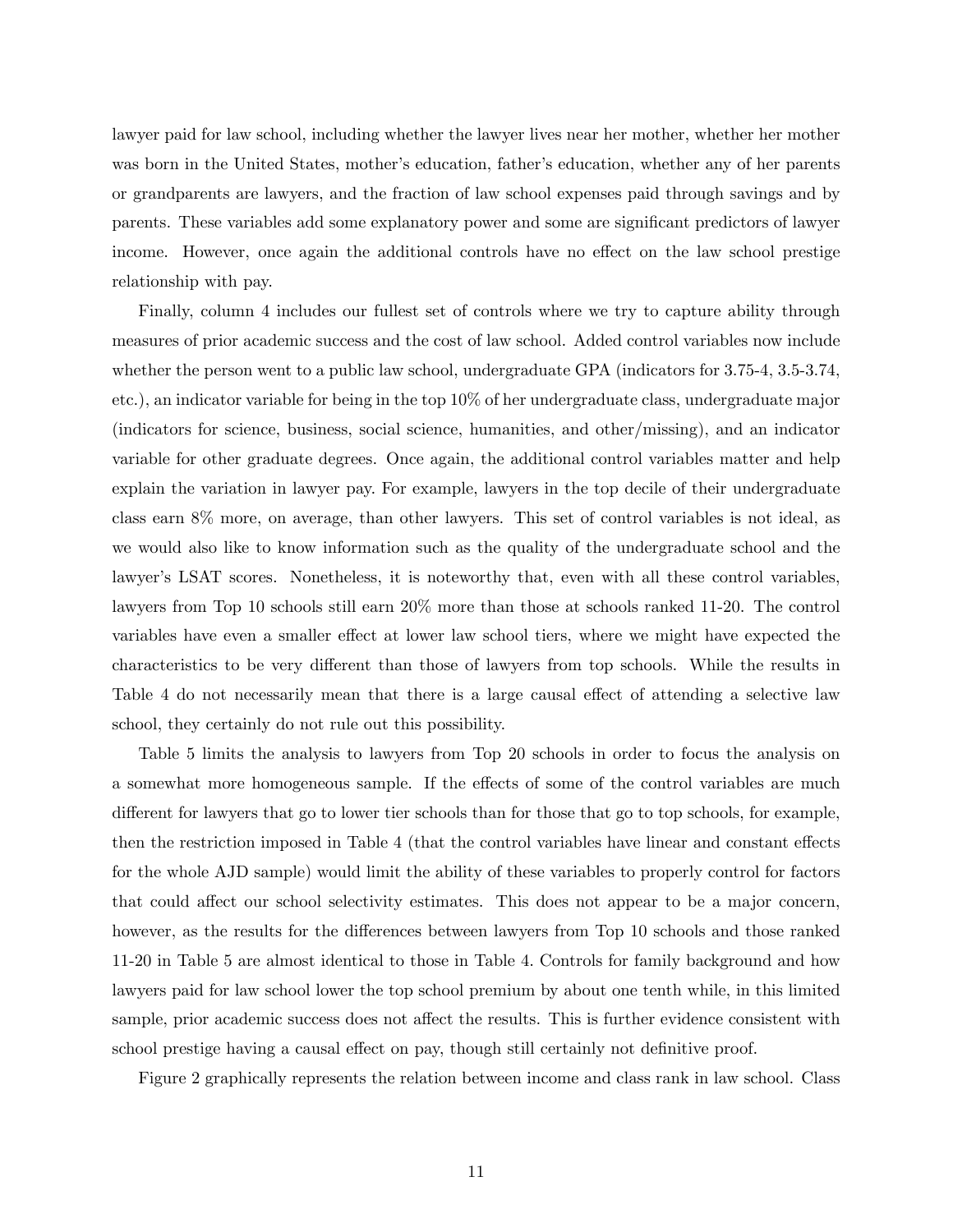

Figure 2: Income by School Quality and Class Rank. Class Rank and income are both self-reported in AJD survey.

rank is self-reported, and may be subject to considerable recall bias.<sup>13</sup> Due to these data problems, we do not use class rank in our formal analysis, but two patterns in the graph are instructive nonetheless. First, pay shows no evidence of declining with law school class rank at Top 10 schools but does drop off appreciably at other levels. Second, pay at Top 10 schools is higher at all but the highest class ranks (as well as for the large group of Top 10 graduates that did not provide a class rank) than pay at any class rank of any other school.<sup>14</sup> While certainly not proof of the causal effect of going to a top school, the figure is consistent with the hypothesis that top students at schools outside the Top 10 could expect to earn more if they went to a Top 10 school, even if they were further down in the quality distribution at that school.

For comparison purposes, Table 6 shows the results of similar regressions on the NLSY crosssection in 1990. To make the sample comparable to our lawyer sample, we include only people with at least two years of college. Black and Smith (2004) use the same data, though they use the 1998

 $^{13}$ In our sample, 25% of AJD respondents did not provide a class rank and those who did seem to have been, on average, remembering their law school grades somewhat favorably. 15% of the AJD sample (and 20% of those who answered the class rank question) said they were in the top 10% of their class and 38% (51% of those who answered the question) said they were in the top quartile.

<sup>&</sup>lt;sup>14</sup>The slightly lower pay for top decile students at Top 10 schools is based on a small sample and is not significantly smaller than other Top 10 students.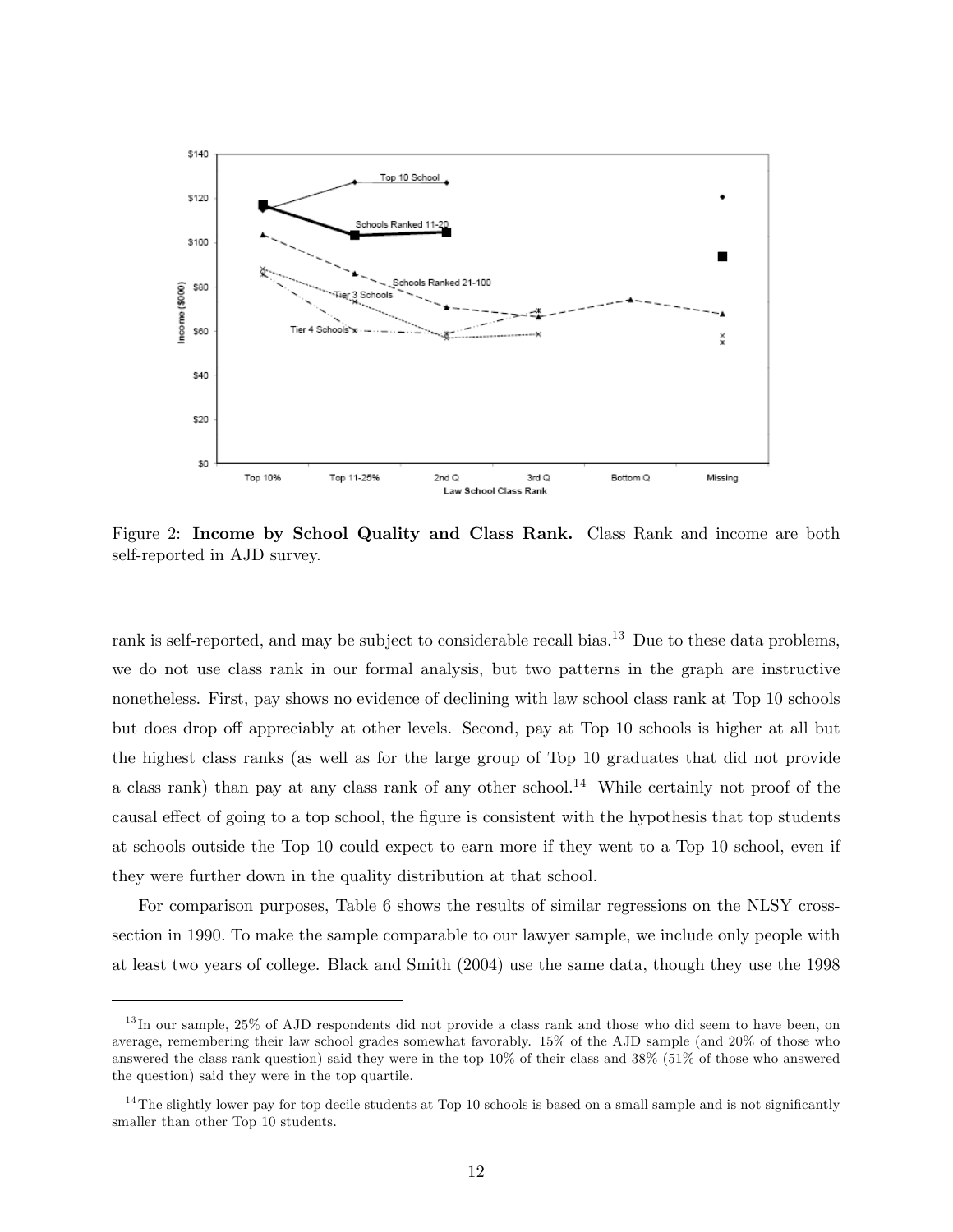cross-section. They point out that, when trying to identify the causal effect of school reputation on income, it is somewhat debatable whether to include years of schooling as an explanatory variable. People that go to better schools are more likely to complete more education. So, if one of the ways going to a better school increases earnings is by increasing completed education, controlling for education will lead to understating the effect of school quality on pay. We therefore think estimates without years of education would be the best indication of the effect of college quality on earnings and would leave it out of our regressions if this were our primary goal. However, we are only using the NLSY for the purposes of comparing the effect of undergraduate school prestige to law school prestige. Given that the lawyers in our sample are homogeneous in terms of their education level, we include years of education in our NLSY regression so that, in both samples, we are measuring the effect of school quality independent of its effect on how much schooling the person gets.<sup>15</sup> Similarly, tenure on their current job is very homogeneous for the AJD sample but quite variable for the NLSY sample, so we control for months of tenure on the current job throughout the analysis below.

As column 1 of Table 6 shows, college quality does not appear to be an important determinant of pay in this sample. The average person in the highest tier of colleges (which is the excluded category in the regression) earns an average of  $6\%$  more than a person in the second tier. But this effect is not statistically significant. The top tier premium grows as college quality drops but the difference only becomes statistically and economically significant when reaching schools with average SAT scores below 840. Adding controls for gender, race (black and Hispanic indicator variables), age, and marital status in column 2 actually raises the premium for going to a top school relative to a second tier school, though the difference is not significant.<sup>16</sup> These controls have a bigger effect on the coefficients for lower-ranked schools. When all the controls in column 4 are included, which makes the NLSY specification comparable to the full set of controls used in column 4 of Table 4 for lawyers, the school quality/income relationship is much smaller than the specification in column 1 without controls and the controls added in columns 2-4 have a noticeably larger effect on the undergraduate school quality coefficients than they have on the law school quality coefficients.

Tables 4 and 6 provide at least circumstantial evidence consistent with law school quality having a much larger effect on lawyer income than undergraduate school quality has on income. Further, they suggest that selection is a larger component of the undergraduate selectivity effect than of the

 $15$ The coefficient on years of education is approximately 0.08 for the regressions we run, though it drops to about 0.063 when we control for test scores.

 $16$ The "female" coefficient indicates a very large gender gap because we use annual earnings and women work fewer hours, on average. When we look at hourly wage, the female coefficient is about -0.12.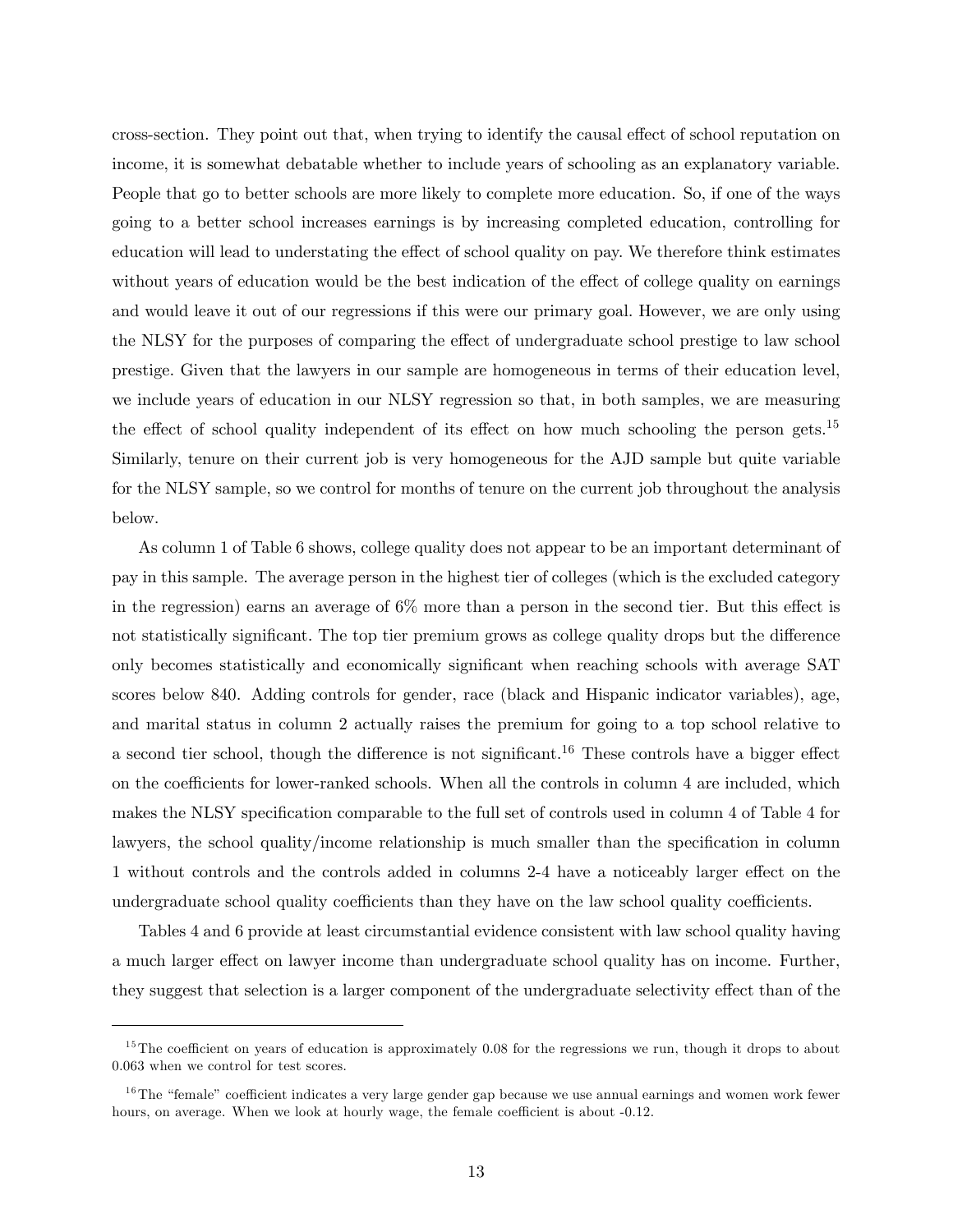law school ranking effect. The evidence is consistent with law school quality having a substantial causal effect on lawyer income and a bigger effect than undergraduate quality has on income. However, we cannot draw too strong a conclusion at this point given differences in composition of the NLSY and AJD samples. Also, column 5 of Table 6 adds controls for ability that are much better than those available for our lawyer sample. Specifically, we add controls for SATs and for a basic intelligence test (the AFQT) and find that this cuts the school quality coefficients from column 4 roughly in half. It could well be that finer controls for lawyer intelligence, such as LSAT scores and measures of where the lawyer went to undergraduate school, would lower our estimates of the law school quality/income relationship in Table 4.

Our analysis thus far is limited by the fact that the AJD covers only new attorneys and by the lack of information about LSATs and undergraduate grades. We can partially address these issues by examining data from other sources. We first examine whether the relation (whether causal or not) between law school quality and career success continues as lawyers gain experience. One indication that this relationship is long-term is that lawyers from top law schools are highly over-represented in the partnership of top law Örms. The data used in Oyer and Schaefer (2009) include background information for the partners of 285 of the 300 largest law firms in the U.S. Using this data and data on the number of people that graduated from each U.S. law school, we calculated that, as of the Summer of 2007, 13.4% of graduates of Top 10 law schools between 1970 and 2005 were partners at one of these 285 firms. 8.9% of graduates of Top 11-20 schools and 3.5% of graduates of other Top 100 schools were partners at these firms. The Tier 3 and 4 fractions were 1.6% and 1.1%, respectively.

The 1994-1995 Chicago Lawyers Survey provides another dataset we can use to examine how the school-quality/career-success relation changes as lawyers gain experience. This survey of lawyers based in Chicago has some important limitations for our purposes. To the extent that part of the effect of law school quality is sorting lawyers into more productive locations, that will be lost when looking at lawyers in a single location. Also, the survey gathered significant demographic data, but did not ask for undergraduate GPA or major. The survey does include the name of the person's undergraduate school, so we can control for quality of undergraduate school. Using the 848 lawyers in this sample for which we have sufficient data, we ran regressions of log annual pay on the same law school quality variables we used in Table 4. One specification includes no controls, another controls for years since law school graduation (linear and squared), indicators for female, minority, married, mother was/is a professional, father was/is a professional, either parent was/is a lawyer, grew up in Chicago, and grew up in Illinois, while the third controls for all those variables plus indicators for undergraduate school average SAT score (in 100 point increments). The results of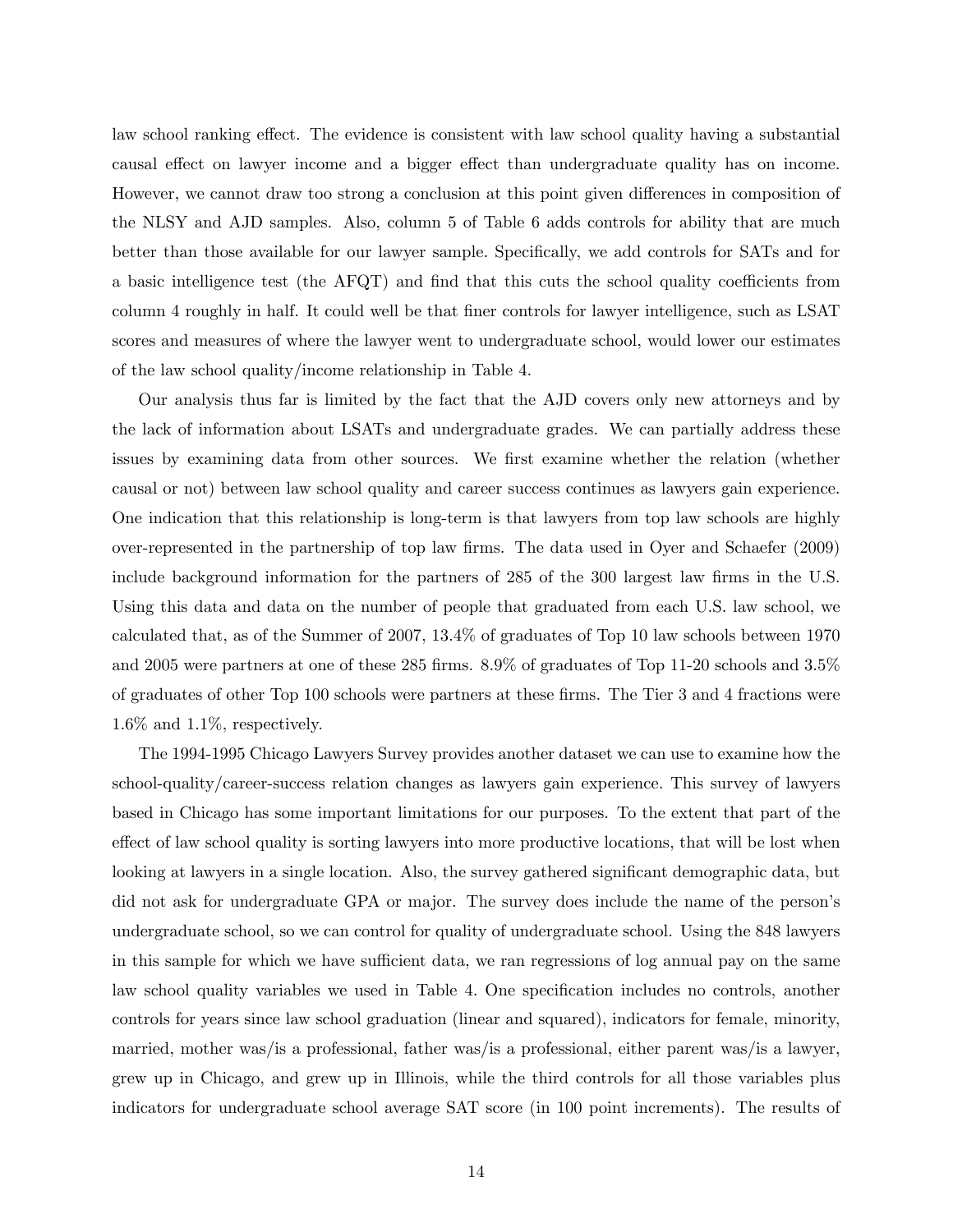all these specifications are similar (though somewhat less precisely estimated) to those in Table 4. The Top 10 premium relative to Top 11-20 is approximately 20%.

We used another dataset, The University of Michigan Law School Alumni Survey, to try to more directly assess the importance of not being able to control for LSAT scores, undergraduate quality, and undergraduate GPA simultaneously with the other datasets.<sup>17</sup> This comes at the rather steep cost of taking away our variable of interest, as there is no variation in law school quality among this group. We used data from surveys done five years after graduation for the classes of 1991-2000 and ran regressions of log annual pay (which is measured four years after graduation) on undergraduate GPA, LSAT percentile, fraction of law school paid for by family and savings, and indicators for female, minority, married, each graduating class, 5-year age groupings, whether the person lives in the same state as his/her parents, parent occupations (lawyer, professional, business owner), nonlaw graduate school, four undergraduate major categories, University of Michigan undergraduate degree, and Ivy League/Seven Sisters undergraduate degree. Within this one school, very little of the variation in wages can be explained  $-$  even with all these controls, the r-square of the regression is only 0.0677. The noteworthy finding for our purposes is that LSAT score is not significantly related to pay in this regression. Also, whether LSAT score, undergraduate school, and undergraduate GPA are included or not has no effect on the other variables in the regression. Of course, whether including these variables would have an effect on a school quality measure is not known and it seems plausible that, to the extent LSAT scores predict earnings, they do so across rather than within law schools. However, these results provide at least a bit of evidence that LSAT scores, undergraduate school quality, and undergraduate success do not explain lawyer pay accurately and to the exclusion of other variables.

#### 3.3 Job Quality Probits

It seems unlikely that any given employer of lawyers would vary pay for new lawyers based on where they went to school, so we expect the return to selective law schools to operate largely by sorting lawyers from more selective schools into higher paying firms. We now look for evidence of this sorting by analyzing the relationship between law school prestige and the propensity of lawyers to work in the highest-paying segment of the law sector. Private law firms are the highest paying jobs, on average, for new lawyers, with compensation considerably greater than pay in the public

<sup>&</sup>lt;sup>17</sup> For details on the data and examples of other studies that use it, see Lempert, Chambers and Adams (2000) and Sauer (1998).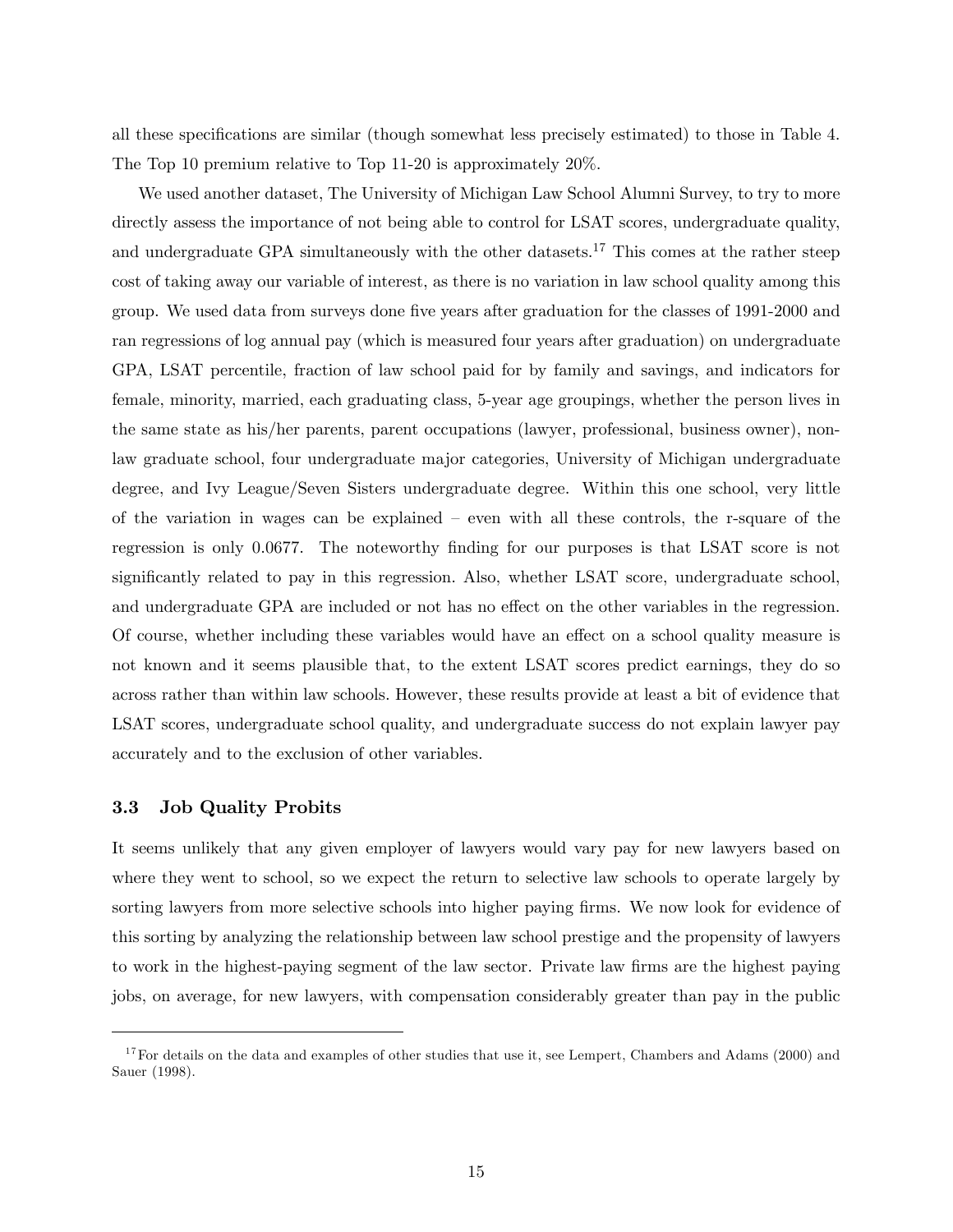sector, as in-house counsel, or other jobs law graduates take.<sup>18</sup> Opportunity to work on the most interesting and lucrative work is generally considered to be greatest in the largest legal markets (see Garicano and Hubbard  $(2009)$ ), so we focus on the four largest legal markets – New York, Washington, Los Angeles, and Chicago.

Table 7 contains the results of probit regressions where the dependent variable equals one if the AJD respondent works at a private law firm with at least 100 lawyers in one of the four largest legal markets. The coefficients in the table are the marginal effect of a one unit change in the explanatory variable, so the coefficient of  $-0.071$  on "Rank 11-20" in column 1 means that graduates of Top 11-20 schools are 7 percentage points less likely to hold one of these top jobs than a Top 10 graduate when we do not include any controls. That is a very large difference, given that approximately  $13\%$ of the AJD sample works in one of these top jobs.

Moving to the right of the table and adding controls, we find that about a third of the top job/top school relationship can be explained with controls for pre-law-school academic history. Top 10 graduates have a 4.6 percentage point advantage in these sought-after jobs when we add our full set of controls. The effects of the control variables in Table 7 on the effect of going to a top school mirrors that of the control variables in Table 4 which supports the hypothesis that the effect of school selectivity on earnings comes through sorting lawyers into higher paying firms.<sup>19</sup>

## 4 Using Observables to Assess Selection Bias

We now follow Altonji et al. (2005) and consider how the relationship between unobservable factors, the schools lawyers attend, and their future careers may affect the interpretation of our results.<sup>20</sup> It is simplest to do this when looking at two endogenous indicator variables rather than an indicator variable (top school) and a linear variable (pay). Consider the following three equation system:

$$
c = 1(x'\gamma + \eta > 0),\tag{3}
$$

 $18$ UCLA law school's website provides relevant statistics for its 2007 graduates. The median starting salary for lawyers at firms with at least 250 lawyers was \$160,000 and dropped monotonically with the size of the firm. Pay at public sector or private sector jobs outside law Örms was considerably less, on average.

 $19$ In unreported probits, we find similar effects if the dependent variable equals one for lawyers working at  $100+$ lawyer firms in any geographic market except that the addition of control variables has less of an effect on the school quality measures.

 $^{20}$ We know of no other work that uses the methods in Altonji et al. (2005) to study the effects of school quality on labor market outcomes. See Hinrichs (2009) for an analysis of the effect of attending a diverse college which is very similar in spirit to our approach.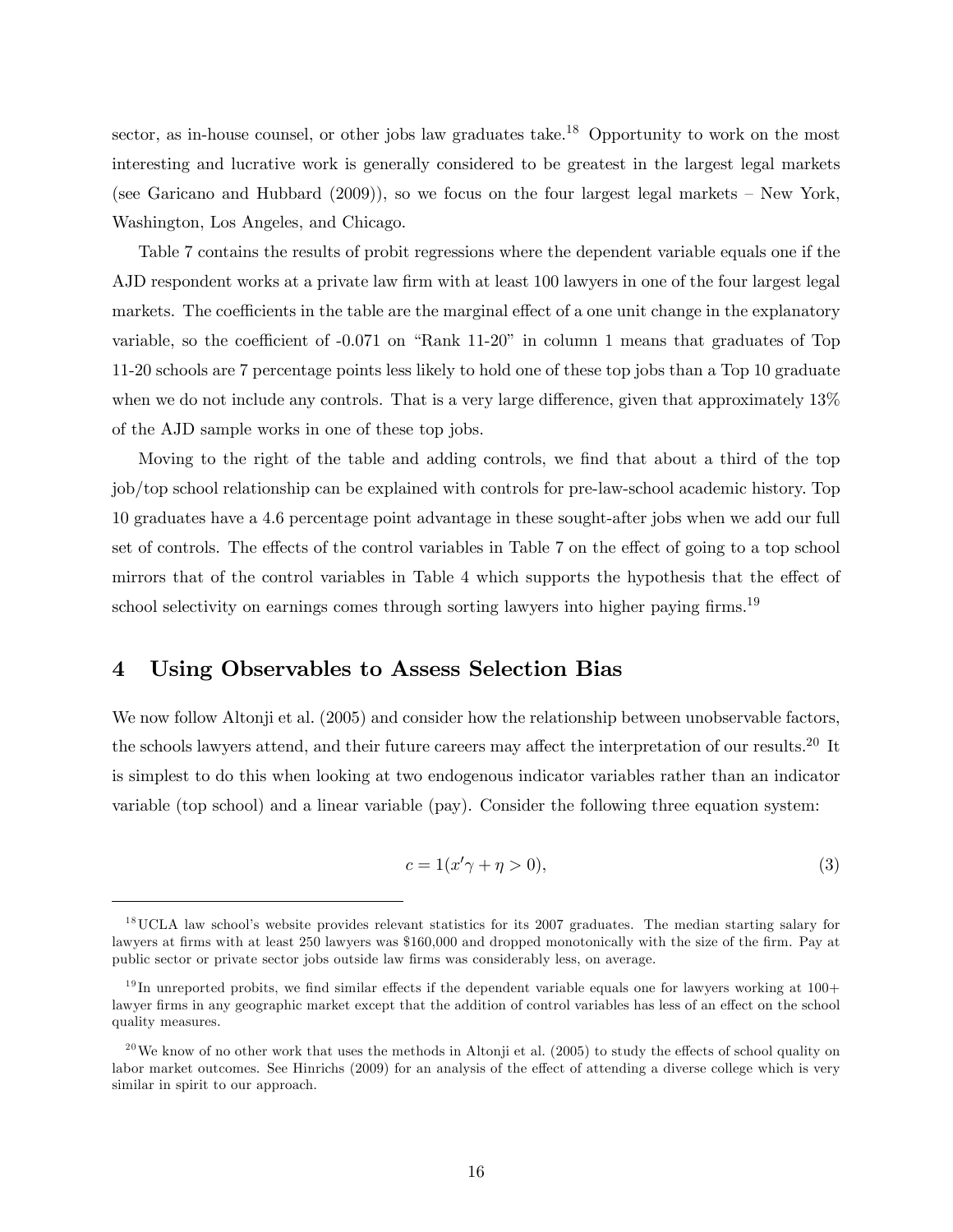$$
y = 1(x'\beta + \alpha c + \varepsilon > 0),\tag{4}
$$

and

$$
\eta \bigg[ ^{\gamma} N \big( \begin{bmatrix} 0 \\ 0 \end{bmatrix}, \begin{bmatrix} 1 & \rho \\ \rho & 1 \end{bmatrix} \big).
$$
 (5)

We use two y indicator variables that capture success at the time of the interview, the indicator for working in a 100+ lawyer firm in a top four market that we analyzed in Table 7 and an indicator variable for having income greater than \$100K per year. The results in Table 7 are estimates of equation (4) under the assumption that  $\rho = 0$ . If we had a credible instrument for school quality or were willing to make strong functional form assumptions, we could estimate  $\alpha$ . As a substitute for that, we now estimate the three equation system above, making various assumptions about the value of  $\rho$ . We start with  $\rho = 0$ , which is what we have been doing to this point and tells us the value of  $\alpha$  if the variables in x fully control for the endogeneity of school quality. Then we use bivariate probits and increase  $\rho$  in steps until it is no longer statistically significant and, eventually, changes sign. This tells us how large  $\rho$  has to be for selection to fully explain the relationship between school quality and our measures of y.

 $\sqrt{ }$ 

Table 8 presents our results. Columns 1-3 look at the indicator variable for lawyers making over \$100K per year for various treatment and control groups. In each case, there is a very large and significant coefficient on going to a top school when running a probit of the pay variable on the school prestige variable with no controls (the first row) and this coefficient is hardly changed at all by including the controls in column 4 of Table 4. The coefficients remain strongly positive and statistically significant for  $\rho$ 's of up to 0.2. When we assume  $\rho$  is 0.3, the estimated effect of law school prestige becomes small and insignificant when comparing Top 10 schools to schools ranked 11-20 or comparing Top 11-20 schools to Top 21-100 schools. It is very difficult to know what the correlation of the disturbances in equations (3) and (4) might be. We do know that the correlation between the school prestige and pay indicator variables for the sample and groups in column 1 of Panel A of Table 8 is 0.2381, which means that the correlation of the disturbances with the full set of controls we have available would have to be just as great as the correlation of the variables themselves if selection fully explains the school prestige relationship with pay. In other words, the controls we have would have to be essentially uncorrelated with the unobservables that are driving both selection and pay. That is not implausible but also does not strike us as likely.

Column 4 of Panel A shows that the message is quite different when looking at college quality and the NLSY sample. The bivariate probit in that column is limited to NLSY respondents in the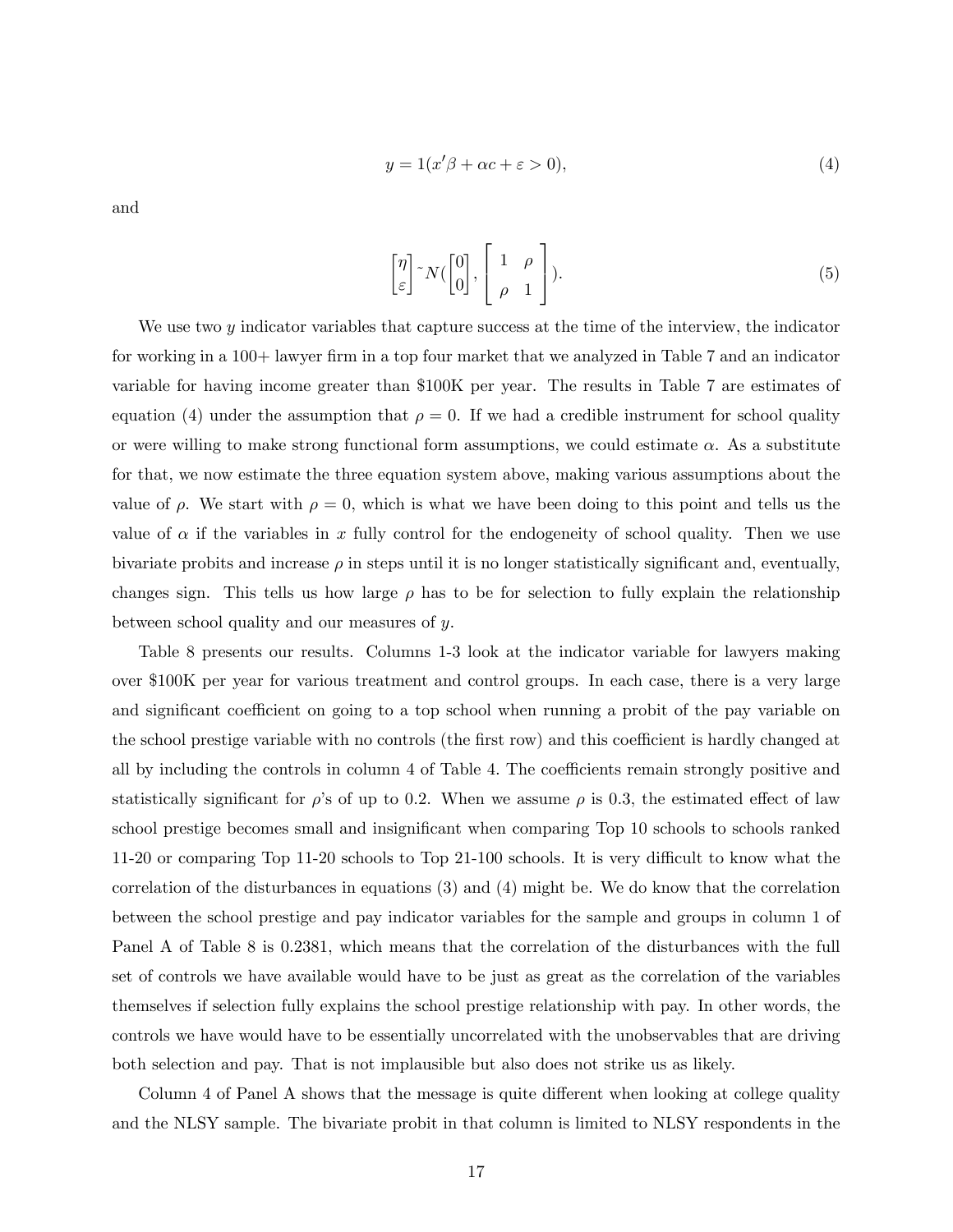two highest college quality groups and the pay indicator variable is defined at roughly the median for this sample. The effect of college prestige is small and insignificant even with no controls and gets noticeably smaller (though not by a statistically significant amount) when we add the controls in column 4 of Table 6 (that is, controls similar to those we have available for the lawyer sample.) The estimated effect of college quality turns negative at very low levels of  $\rho$ . While we do not know what level of  $\rho$  is reasonable for either sample, Panel A provides further evidence that selection in college prestige is more important than in law school prestige and is consistent with a larger causal effect of law school reputation than undergraduate school reputation. In later drafts, we hope to make further use of the methods in Altonji et al. (2005) and include analyses that will allow us to make informed estimates of  $\rho$ .

Panel B of Table 8 redoes the analysis in columns 1-3 of Panel A, but using working at a large firm in a top market as the labor market outcome variable. The effect of law school prestige becomes insignificant at a slightly smaller level of  $\rho$  for the Top 20 sample in column 1, but the basic message is similar to that in Panel A. While we do not know what  $\rho$  is, there is little reason from these results to make us believe selection dominates the law school prestige effect on job placement.

# 5 Propensity Score Matching

We now use propensity score matching as another means of controlling for selection into high prestige schools. Our NLSY analysis is quite similar to that of Black and Smith (2004), though we use slightly different samples and variables and we do not separate our analysis by gender. Our lawyer analysis is similar in spirt to Black and Smith (2004), but the sample and variables are completely different. This allows us to interpret our propensity score matching results for lawyers relative to college students and to use the importance of selection in college choice as a benchmark. Black and Smith (2004) provide a very useful and intuitive discussion of the benefits and drawbacks of using propensity score matching in this context (see section 5 of their paper.) Basically, we observe a "treated" population, which is those who went to Top 10 law schools, and an "untreated" population, which is those who went to lower ranked schools. We will analyze each tier of law school (and, when using the NLSY sample, college) separately relative to Top 10 (Top Tier) schools.

As we have shown above, and especially in Table 3, assignment of  $c$  is not random and it is difficult to estimate the treatment effect of going to a top school, which, in the notation of equations (3) and (4), can be expressed as  $E(y_{c=1} - y_{c=0}|c=1)$ . Our prior regressions measured  $E(y_{c=1} - y_{c=0}|x)$ , leaving open the possibility that some unobservable factors not captured by x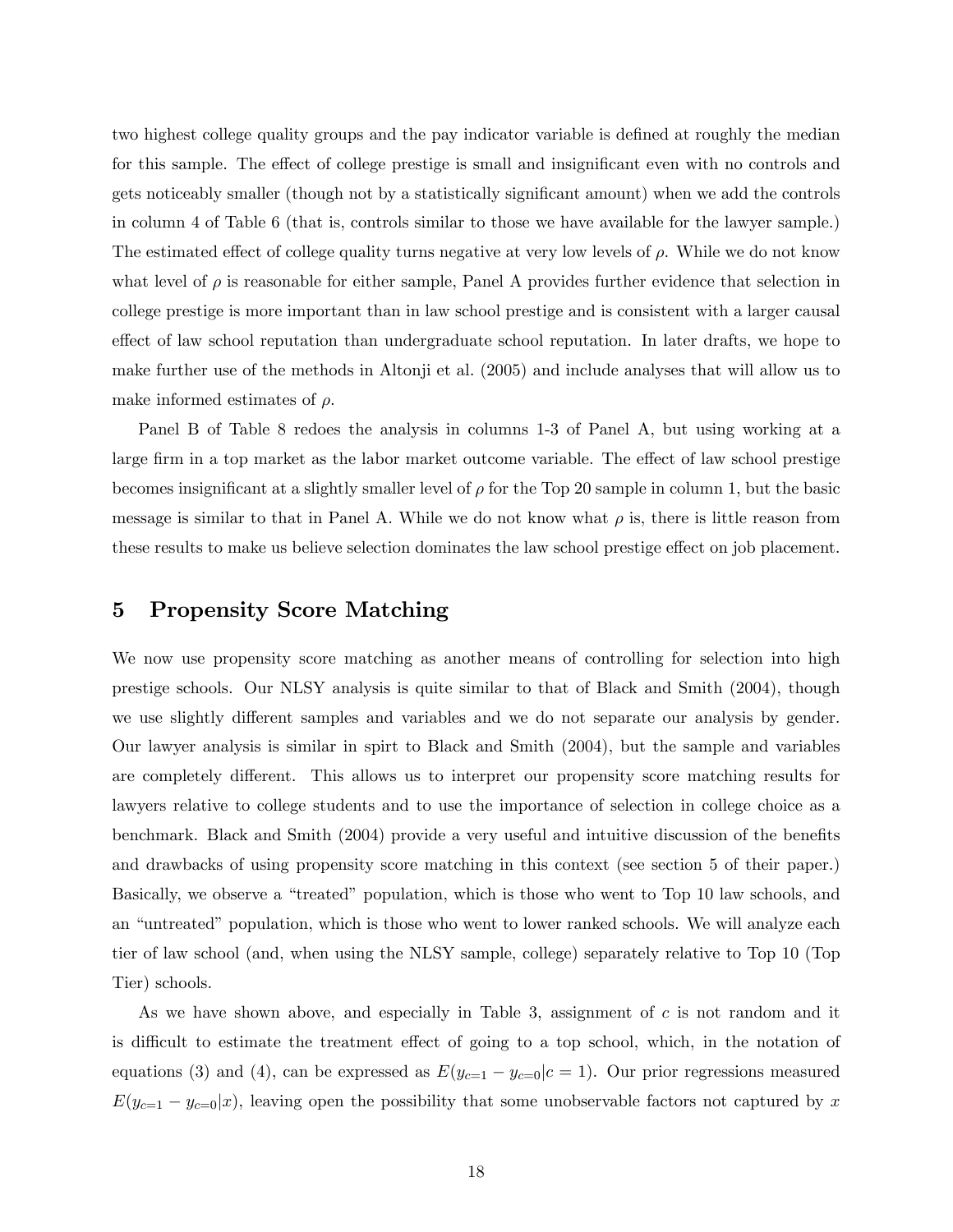affects both c and y. By matching each person for whom  $c = 1$  to a person with very similar x, we can relax the assumption in our previous regressions that linear controls for x eliminate selection bias. However, matching requires that  $Pr(c = 1|X) < 1$  for all  $x$  – that is, for any given x, there must be some person that does not go to a top tier law school. Whereas in the regression context, we wanted to add as many controls as possible to the  $x$  vector to minimize selection bias, matching people based on a larger set of x variables can lead to what is commonly known as the "curse of dimensionality." That is, if conditioning on enough  $x$  variables leads to a set of people that all attended top schools, there will be nobody in the untreated group with whom these people can be matched. As a result, in some of our comparisons between top tier schools and other tiers, we have to drop some covariates and hope that these are not the key variables that drive both school selectivity and ability.

We implement matching using the nearest neighbor method and the Stata programs described in Becker and Ichino  $(2002)$ .<sup>21</sup> Panel A of Table 9 presents our results for the AJD sample of lawyers. Lawyers from unaccredited schools are sufficiently different in observable characteristics from lawyers at top schools that we do not include unaccredited lawyers in the analysis. The results for the other types are clear  $-$  matching does nothing to reduce the estimated effect of going to a more selective law school relative to our OLS estimates with the full set of controls (Column 4 of Table 4). The propensity score matching estimate of the causal effect of going to a Top 10 school on income is roughly 30% and estimates relative to other school tiers are also quite large. These matching results do nothing to suggest that selection drove our earlier large estimates of the causal effect of law school reputation.

Panel B of the same table presents propensity score matching estimates of the returns to college quality measures for the NLSY sample. This serves two purposes. First, comparing the estimates in column 1 of Panel B to those in Column 4 of Table 6 (which includes similar control variables) shows that propensity score matching and OLS lead to similar conclusions in the undergraduate context, as well. This set of control variables for the NLSY is most similar to our full set of control variables for the AJD sample, so it may be the most appropriate comparison for our purposes. These results are consistent with the findings of Black and Smith (2004), at least for men and they provide further confirmation that undergraduate college prestige has relatively little effect on earnings. Also, they provide some level of reassurance about our law school findings because the relationship between the OLS and propensity score matching results are similar for the college and

 $21$ We have performed similar analyses using alternative matching methods (radius matching, multiple neighbors, and kernel matching) and using the Stata matching commands developed by Leuven and Sianesi (2003). Some of our results are sensitive to these choices, but the results we present are consistent with the majority of alternative specifications we considered.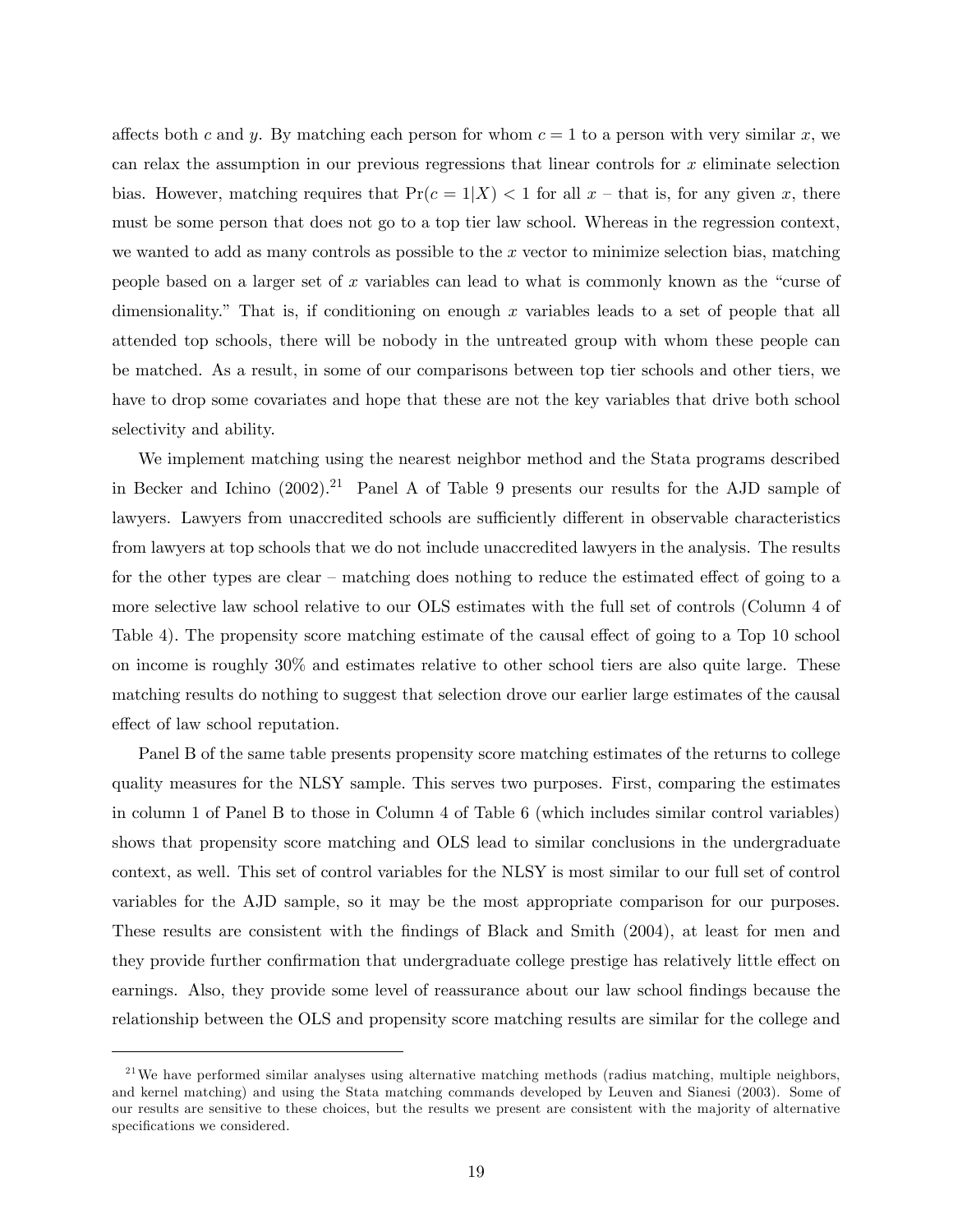law school samples. Second, column 2 of Table 9, Panel B adds two "intelligence" measures, AFQT and SAT scores, to the NLSY matching analysis. A comparison of these results to those in column 1 shows that the addition of these intelligence measures has only a trivial effect on the coefficients except at the second tier (average SATs between 1041 and 1120) schools and, even at those schools, the change is insignificant. This comparability between column 1 and column 2 suggests that the lack of direct intelligence measures may not be driving our results for law schools and that matching on the types of variables we have in the AJD sample may be sufficient.

## 6 Interpretation

### 6.1 Investments by Aspiring Lawyers

We now use these estimates of the financial returns to attending a selective law school for simple thought experiments that show the implications for law school applicants and as an opportunity to consider the plausibility of our estimates. Consider a law school applicant that, with probability one, can get into a law school ranked approximately fiftieth.<sup>22</sup> She would like to attend Stanford Law School (the representative top 10 school for this analysis) if at all possible and, if not, she prefers UCLA (our representative school ranked in the second ten) to the options ranked around fiftieth.

To formulate estimates of the probability that a student will get into Stanford and UCLA, we use self-reported admissions outcomes from lawschoolnumbers.com of people that applied for Fall 2008 entry to law school. We cannot be sure that people report reliably, but the website is anonymous so there is little incentive to misreport. More problematically, we have no idea whether there is selection bias as to who participates in this voluntary website and whether people that report outcomes here are more or less likely than others to get in. So these admissions probabilities should be thought of as having wide standard errors. We approximate admissions probabilities for individual schools within 5-point LSAT ranges.

Suppose our hypothetical aspiring lawyer received a score of 163 on the LSAT. One out of a total of 25 people with LSAT scores between 160 and 164 report being admitted to Stanford so we assume our lawyer has a 4% probability of getting into Stanford. Five out of 65 UCLA applicants with LSAT scores in this range report being admitted, so she has a 7.6% chance of being admitted there. Assume maximum admissions correlation (that is, all applicants that are admitted to Stanford are also admitted to UCLA). If our lawyer does nothing to increase her LSAT score,

 $^{22}$  Southern Methodist University is ranked fiftieth in the US News 2003 rankings, just below Tulane University and the Universities of Alabama, Maryland, and Washington.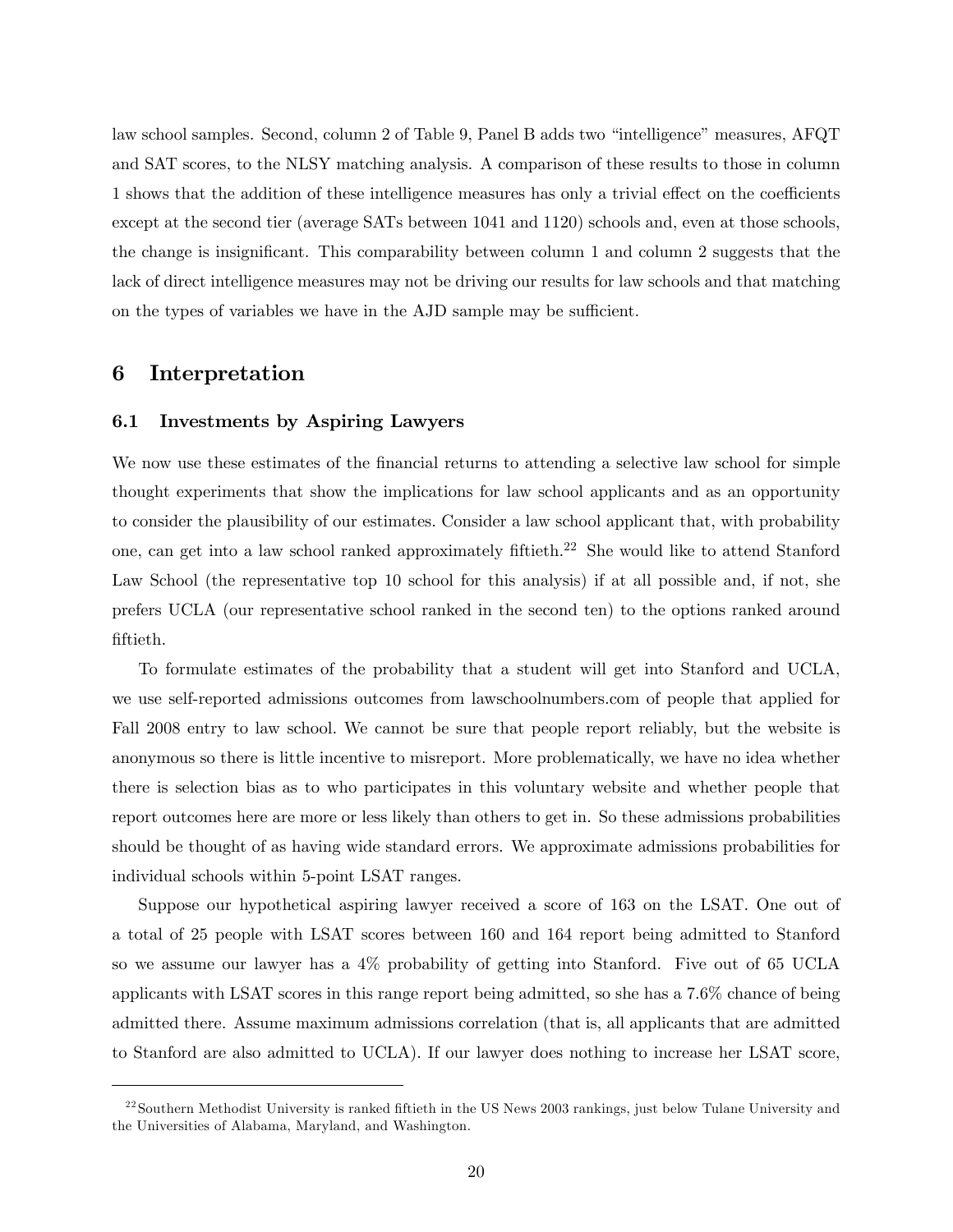she will go to Stanford with 4% probability, UCLA with 3.6% probability, and the school ranked around fiftieth with 92.4% probability.

Our estimates of her expected income are based on a survey of Stanford Law School alumni that was conducted in 2007 and included just over 1,000 alumni from the classes of 1987-2006. These respondents were asked, "What is your total annual income, before taxes, from your CURRENT job? Please include salary, bonuses, profit sharing, and any other direct financial compensation." They were asked to check a box for no income, under \$50K, \$50K-\$99K, \$100K-\$199K, \$200K-\$399K, \$400K-\$599K, \$600K-\$2million, or over \$2 million. We assign the midpoint of each category and \$3 million for those earning over \$2 million. There were 790 valid responses. We took the average income by graduating class and, after discounting by zero (this would assume that discounting will be exactly outweighed by the increase in earnings for lawyers with a given number of years of experience in the time between graduation and when the person reaches that level of seniority), 5%, or 10%, added these up as an estimate of what an aspiring lawyer attending Stanford could expect to earn over the first twenty years after graduation. These averages are \$6 million for zero discounting, \$3.5 million when discounting by 5%, and \$2.25 million when applying a 10% discount rate. We assume that these are our lawyer's expected earnings if she goes to Stanford, that her earnings are  $81.8\%$  of these figures if she goes to UCLA (which is based on the  $-0.201$  coefficient in Column 4 of Table 4), and that her earnings are 66.8% of the Stanford level if she goes to a school ranked fiftieth (based on the -0.403 in Column 4 of Table 4).

Column 1 of Table 10 shows that, given these assumptions, our lawyer's expected income with her LSAT of 163 is just over \$4 million if she does not discount future income streams, \$2.4 million if she discounts at 5%, and \$1.54 million if she discounts at  $10\%$ <sup>23</sup> Column 2 shows that our lawyer's chances of getting into a Top 10 or Top 20 school and, therefore, her income are enhanced significantly if she can increase her LSAT scores by 5 points. If she does not discount, five LSAT points are worth over \$700,000 in expectation and nearly \$300,000 if she discounts by the full 10%. The increases are smaller (\$200,000 without discounting and \$80,000 with 10% discounting) for a further increase in LSAT scores from 168 to 173. Even taking our lowest estimates and allowing for some noise in our estimates, these estimates suggest that such actions as LSAT preparation classes, spending time refining admissions essays, and even studying hard in relevant undergraduate classes in hopes of improving grades all have a significant positive return for aspiring lawyers.

Another thought experiment is to consider an aspiring lawyer trying to maximize her income who has been admitted to Stanford, UCLA, and the fiftieth ranked law school. Is there ever an

<sup>&</sup>lt;sup>23</sup>We believe that 10% is probably too large a discount factor given the age/wage gradient for lawyers in the Stanford survey suggests that real wages would be dropping for most of the twenty years we measure.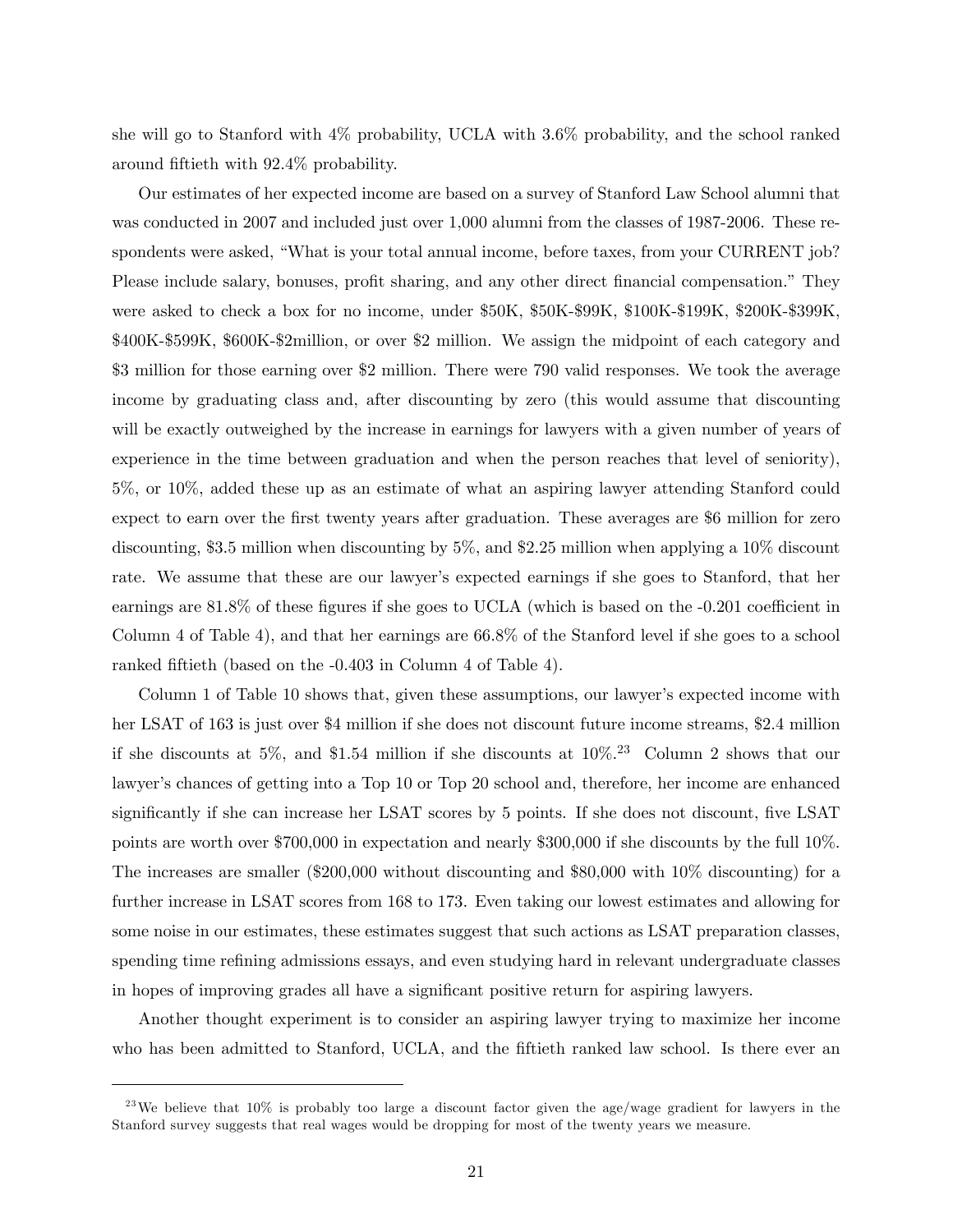argument to be had for attending UCLA or the lower ranked school? Without discounting, the premium for Stanford relative to UCLA totals over \$1 million and, relative to the lower-ranked school, is nearly \$2 million. At 10% discounting, these figures drop to approximately \$400K and \$750K, respectively. Assuming room and board costs would be roughly the same at each school (they could be lower outside Silicon Valley and Los Angeles, but not by enough to affect this decision), the key difference is tuition. Stanford tuition costs \$40,000 for a total of about \$120,000 over the time in law school. Even if UCLA or a lower ranked school offered a full tuition scholarship, the aspiring lawyer would be better off in terms of expected wealth by attending Stanford. If she did not get into Stanford, it would also be worth paying UCLA's \$81,000 tuition (\$27,000 per year for three years) instead of taking free tuition at a lower-ranked school.

## 6.2 Sources of Selective School Premium

If the large premium to going to a selective law school can actually be interpreted as a causal effect, we can only speculate on the underlying drivers of the effect. One possibility is that the top schools actually produce, on average, more value added for their students. While this could be the case, it is hard to figure out why the law school effect appears to be larger than the effect of going to a selective undergraduate school. If top schools really add much more value, it must be the case that the quality of education drops off much more steeply as one drops down the law school distribution than as one drops down the college distribution. One contributing factor could be that teaching is generally taken much more seriously at top law schools (and other professional schools) than at top undergraduate programs. Alternatively, the network effects of learning with higher ability classmates may be more valuable in law school.

The large effect of law school reputation could also be due to an information problem on the part of employers that hire lawyers. Perhaps, even with such information as grades and honors, firms cannot easily distinguish the ability of law students and they rely on the reputation of the law school as the primary signal of the applicant's ability. This would suggest that high ability lawyers from lower ranked law schools would catch up with lawyers from higher ranked schools as their careers develop. In future drafts of this paper, we will be able to test this idea using the second wave of the AJD survey which was conducted seven years after the lawyers first passed the bar.

# 7 Conclusions

We used a representative sample of lawyers that first passed the bar in 2000 to show that, as of 2002, there was a large wage premium associated with having gone to a highly ranked law school.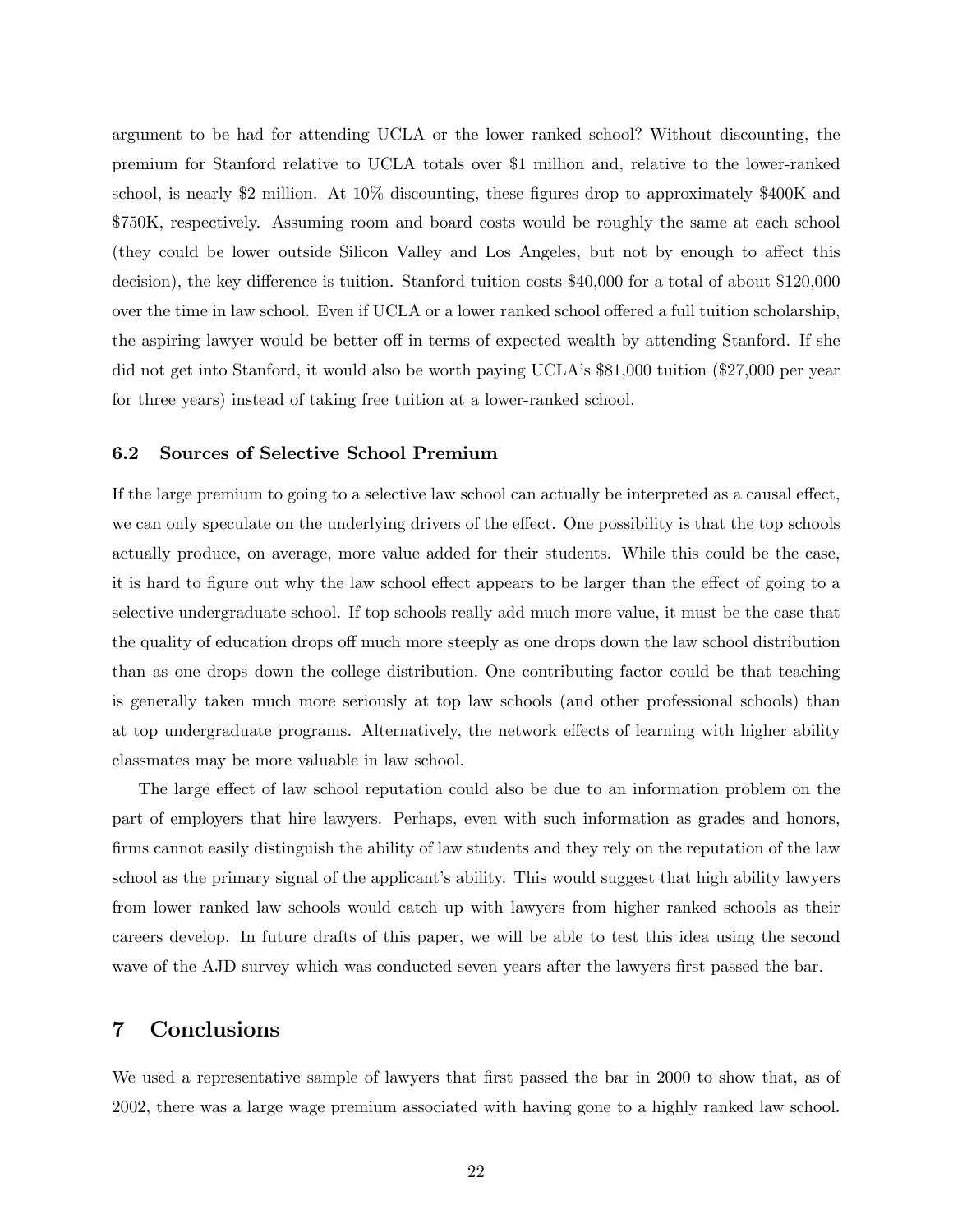Lawyers from Top 10 schools made about  $25\%$  more than those from the next ten schools and much more than those from schools ranked further below. Lawyers from top schools were also considerably more likely to hold jobs at large Örms in top legal markets. Adding controls for various factors that might affect both where a lawyer went to school and her later success did surprisingly little to lower the strong effect of going to a top law school. Also, propensity score matching did not provide evidence that selection was a large contributing factor to our estimates of the school prestige relationship to labor market outcomes. We cannot say with certainty that we have identified the causal effect of attending a highly ranked law school, but our results are all consistent with there being a large positive wage effect on going to a top school. At the least, we can safely conclude that either there is a large causal return to attending a highly ranked law school or the effect of selection on unobservables is much more important for law school admissions than it is for undergraduate admissions.

In addition to further refining our current analysis (especially by refining our analysis of the relationship between observables and unobservables in Section 4), we plan to use future waves of the AJD survey to make broader and stronger conclusions about the effect of law school prestige. Wave 2 of the AJD surveyed the lawyers from wave 1 in 2007 and 2008 and will be available soon. We will perform similar analyses to those in this paper to see if the law school prestige effects are similar for lawyers with seven years of experience to those of the lawyers with two years of experience. If the AJD is able to follow through on its hopes to launch a third wave, we hope to look at even more seasoned lawyers and to include some questions on the third questionnaire that will allow us to better correct for selection into top law schools.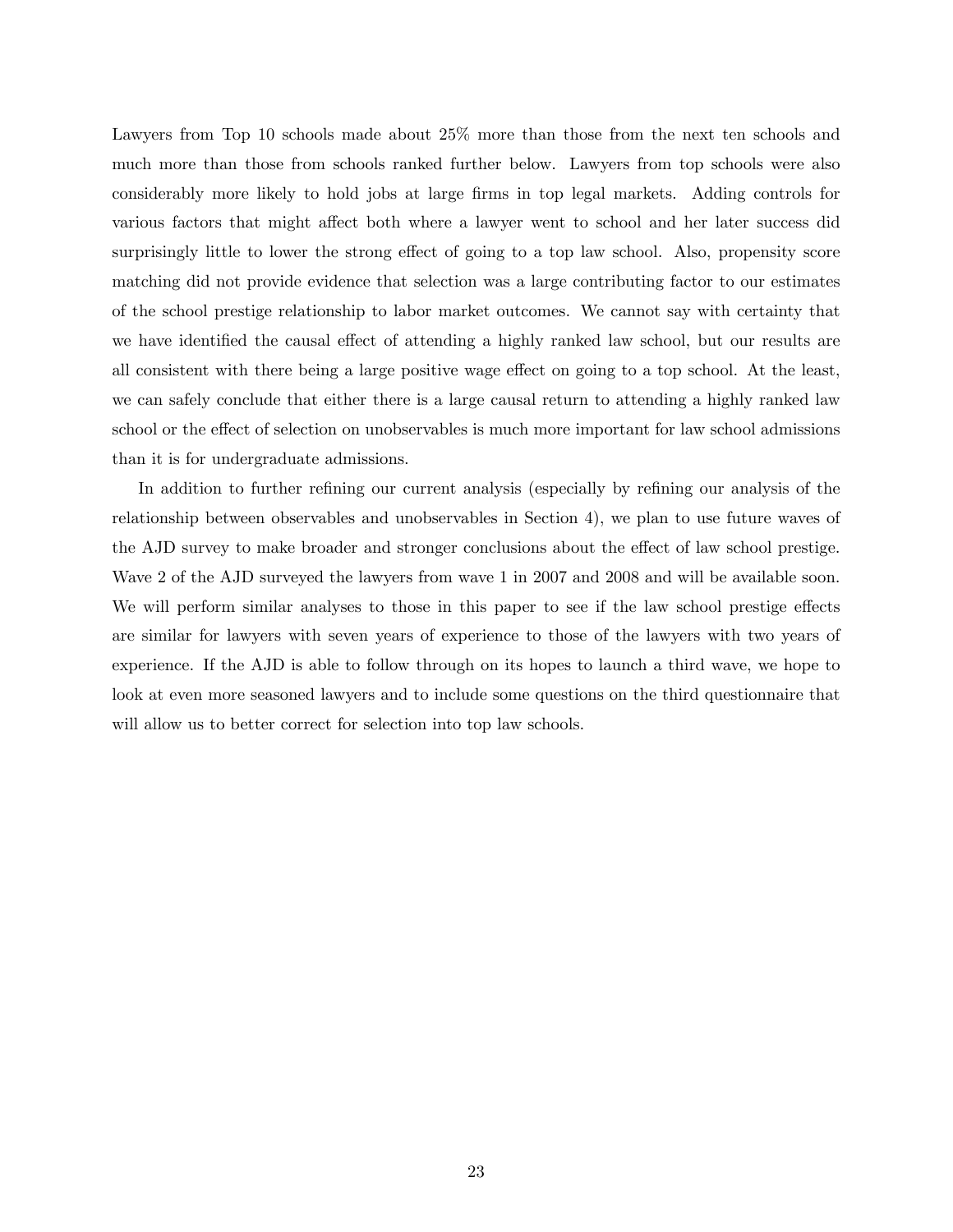# References

- Altonji, Joseph G., Todd E. Elder, and Christopher R. Taber, "Selection on Observed and Unobserved Variables: Assessing the Effectiveness of Catholic Schools," Journal of Political Economy, 2005, 113, 151-184.
- Arcidiacono, Peter, Jane Cooley, and Andrew Hussey, "The Economic Returns to an MBA," International Economic Review,  $2008, 49, 873$ -899.
- Becker, Sascha and Andrea Ichino, "Estimation of Average Treatment Effects Based on Propensity Scores," The Stata Journal, 2002, 2, 358–377.
- Behrman, Jere R., Mark R. Rosenzweig, and Paul Taubman, "College Choice and Wages: Estimates Using Data on Female Twins," Review of Economics and Statistics, 1996, 78, 672–685.
- Black, Dan A. and Jeffrey A. Smith, "How Robust is the Evidence on the Effects of College Quality? Evidence from Matching," Journal of Econometrics, 2004, 121, 99-124.
- Brewer, Dominic, Eric Eide, and Ronald Ehrenberg, "Does it Pay to Attend an Elite Private College? Cross Cohot Evidence on the Effects of College Type on Earnings," Journal of Human Resources, 1999,  $34, 104 - 123.$
- Dale, Stacy Berg and Alan B. Krueger, "Estimating the Payoff to Attending a More Selective College: An Application of Selection on Observables and Unobservables," Quarterly Journal of Economics, 2002, 117, 1491-1527.
- Ehrenberg, Ronald G., "An Economic Analysis of the Market for Law School Students," Journal of Legal Education, 1989, 39, 627-654.
- Galanter, Marc and Thomas Palay, Tournament of Lawyers: The Transformation of the Big Law Firms, Chicago: University of Chicago Press, 1991.
- Galanter, Marc S. and William D. Henderson, "The Elastic Tournament: A Second Transformation of the Big Law Firm,"  $Stanford Law Review, 2008, 60, 1867-1929.$
- Garicano, Luis and Thomas N. Hubbard, "Specialization, Firms, and Markets: The Division of Labor Within and Between Law Firms," Journal of Law, Economics and Organization, 2009, 25, 339–371.
- Henderson, William D. and Andrew P. Morriss, "Student Quality as Measures by LSAT Scores: Migration Patterns in the U.S. News Rankings Era," Indiana Law Review, 2006, 81, 163-204.
- Hinrichs, Peter, "The Effect of Attending a Diverse College," 2009. Georgetown University Working Paper.
- Hoekstra, Mark, "The Effect of Attending the Flagship State University on Earnings: A Discontinuity-Based Approach," Review of Economics and Statistics, 2009, 91, 717–724.
- Lempert, Richard O., David L. Chambers, and Terry K. Adams, "Michigan?s Minority Graduates in Practice: The River Runs Through Law School," Law and Social Inquiry, 2000, 25, 395–505.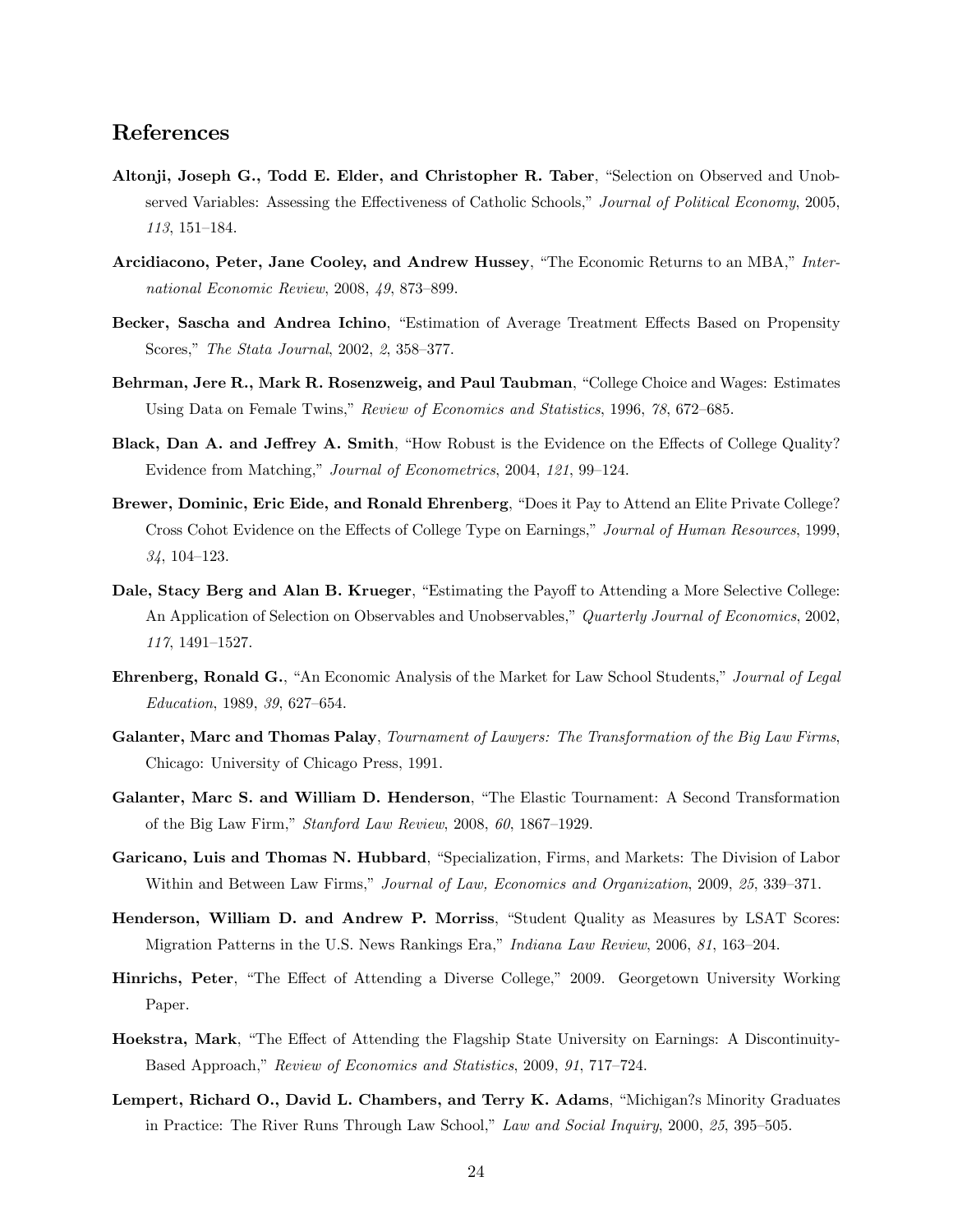- Leuven, Edwin and Barbara Sianesi, "PSMATCH2: Stata module to perform full Mahalanobis and propensity score matching, common support graphing, and covariate imbalance testing," 2003. available at http://en.scientificcommons.org/988304.
- Oyer, Paul and Scott Schaefer, "The Personnel-Economic Geography of US Law Firms and Law Schools," 2009. Stanford University and University of Utah.
- Rosen, Sherwin, "The Market for Lawyers," Journal of Law and Economics, 1992, 35, 215–246.
- Saavedra, Juan, "The Returns to College Quality: A Regression Discontinuity Analysis," 2008. Harvard University Working Paper.
- Sander, Richard H. and E. Douglass Williams, "Why Are There So Many Lawyers? Perspectives on a Turbulent Market," Law and Social Inquiry, 1989,  $14$ , 431-479.
- Sauer, Robert, "Job Mobility and the Market for Lawyers," Journal of Political Economy, 1998, 106, 147-171.
- Spurr, Stephen J., "How the Market Solves an Assignment Problem: The Matching of Lawyers with Legal Claims," Journal of Labor Economics, 1987, 5, 502-532.
- Wightman, Linda F., "Self-reported Methods of Test Prepartion Used by LSAT Takers," Research Report 90-01, Law School Admission Council 1990.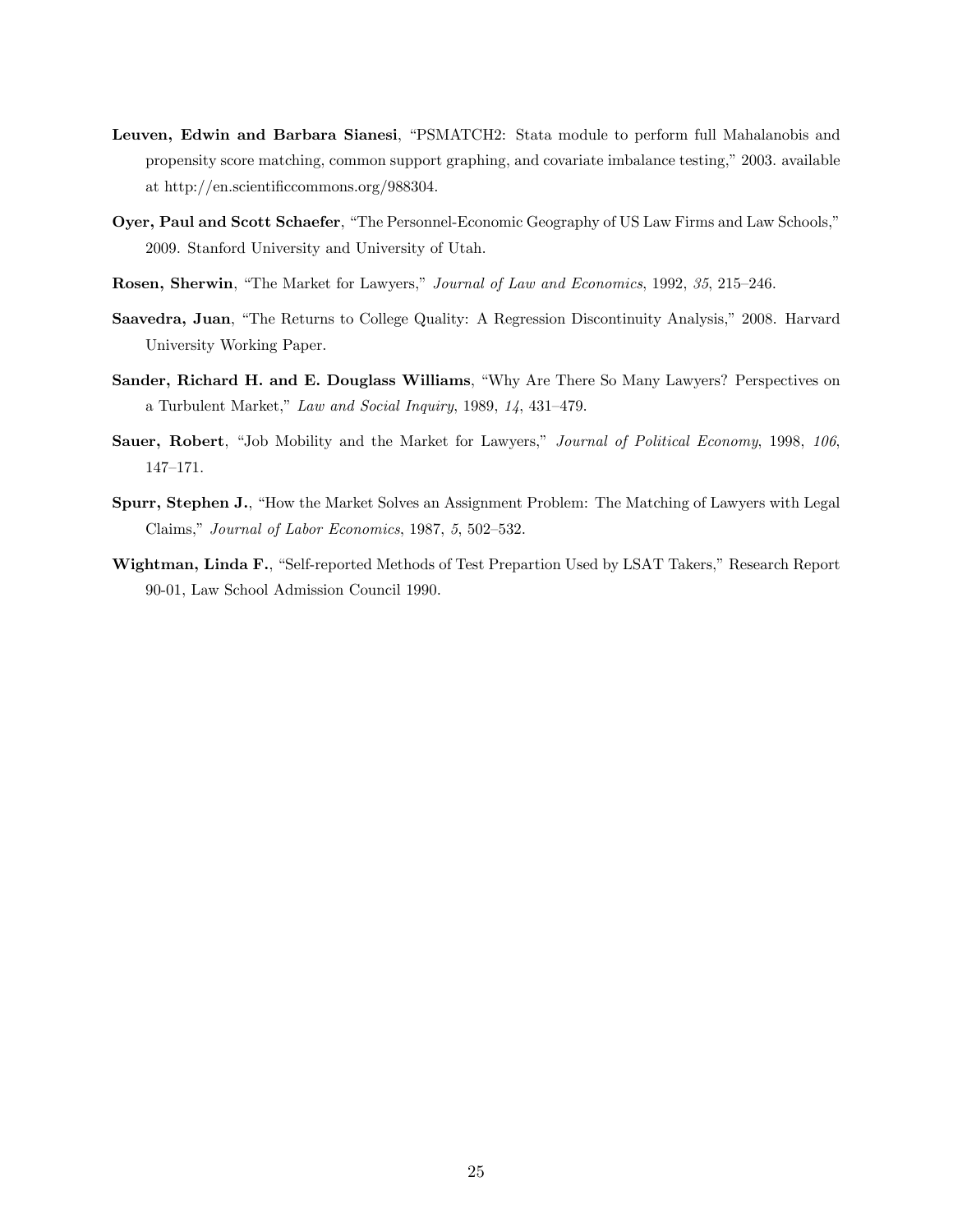| Paper                                      | Comparison                                                                 | Result                                                                                                             |
|--------------------------------------------|----------------------------------------------------------------------------|--------------------------------------------------------------------------------------------------------------------|
| Behrman, Rosenzweig, and<br>Taubman (1996) | Female twin pairs.                                                         | $PhD-$<br>Attending<br>Private<br>and<br>granting universities<br>leads<br>to<br>$10-25\%$ higher earnings.        |
| Brewer, Eide, and Ehren-<br>berg(1999)     | Model college selection.                                                   | Attending elite schools increase<br>earnings up to $40\%$ relative to low-<br>ranked public schools.               |
| Dale and Krueger (2002)                    | Uses students admitted to<br>same schools but attending<br>different ones. | Little or no effect of school SAT<br>scores, but higher tuition leads to<br>higher earnings.                       |
| Black and Smith (2004)                     | Propensity score matching.                                                 | Attending a top quartile school in-<br>creases earnings by up to $15\%$ rela-<br>tive to a bottom quartile school. |
| Hoekstra $(2009)$                          | RDD between state university<br>campuses.                                  | Those attending campus with $+75$<br>SAT points earn 20\% more.                                                    |

Table 1: Previous Findings on the Returns to Attending a Selective College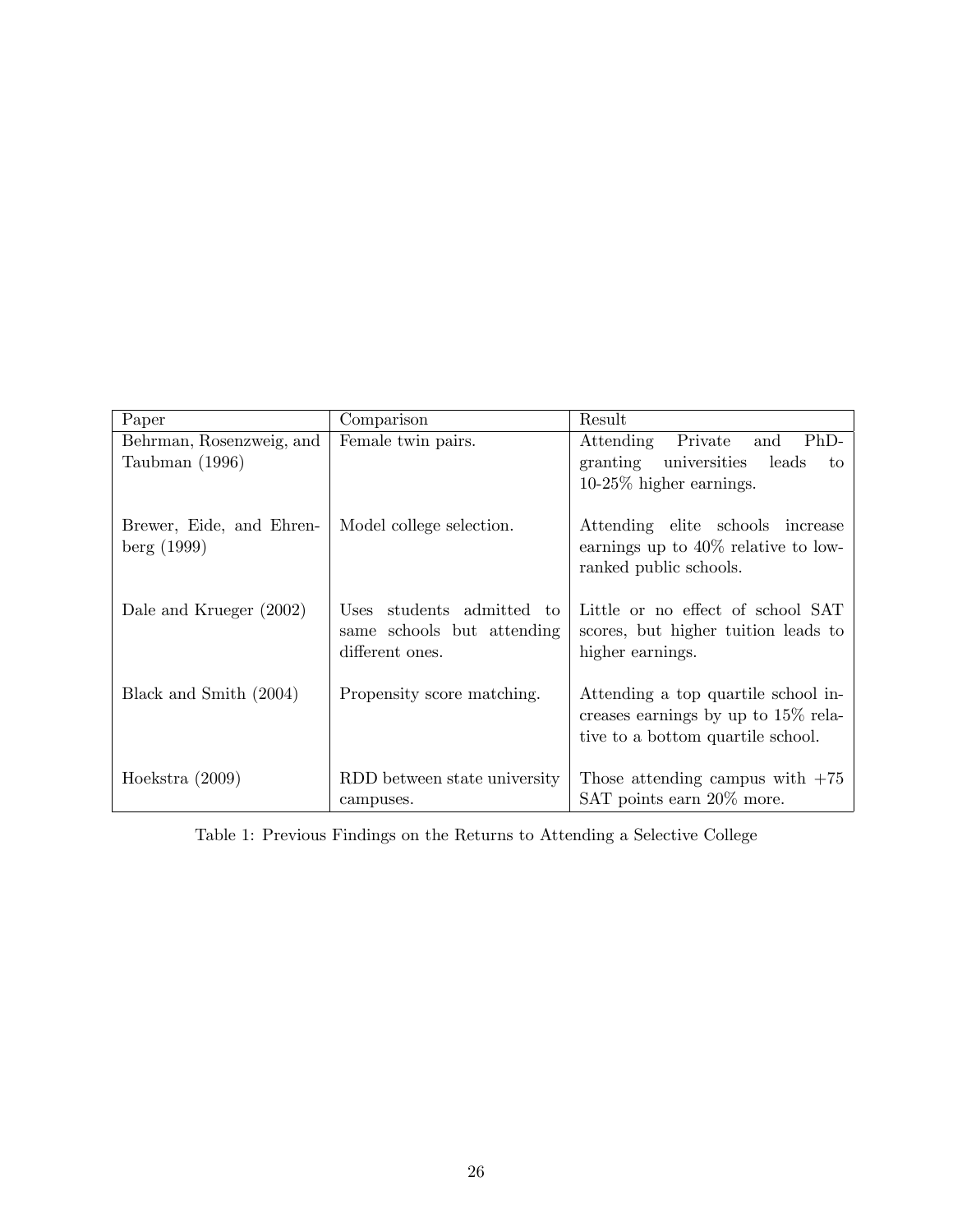| Panel A: AJD Lawyers in 2002 |         |                   |                  |
|------------------------------|---------|-------------------|------------------|
|                              | All     | Top 10 Law School | 11-20 Law School |
| Female                       | 0.5076  | 0.5174            | 0.51111          |
| Age                          | 30.536  | 29.542            | 29.719           |
|                              | (3.602) | (2.789)           | (2.960)          |
| $%$ from Fam/Friends         | 0.163   | 0.270             | 0.183            |
|                              | (0.289) | (0.365)           | (0.305)          |
| Mother $>$ HS Educ           | 0.7369  | 0.82587           | 0.80597          |
| Live near Mother             | 0.38586 | 0.3184            | 0.36296          |
| Undergrad $GPA > 3.5$        | 0.468   | 0.819             | 0.578            |
| Annual Pay                   | \$81.2K | \$122.9K          | \$98.4K          |
|                              | (46.2K) | (44.0K)           | (43.6K)          |
| Large $Firm/Big$ Mkt         | 0.2724  | 0.7065            | 0.4741           |
| N                            | 2,037   | 201               | 270              |

# Panel B: NLSY in 1990

|                    | All     | Top Tier College | 2nd Tier College |
|--------------------|---------|------------------|------------------|
| Female             | 0.518   | 0.500            | 0.436            |
| Age                | 29.609  | 29.440           | 29.173           |
|                    | (2.266) | (2.310)          | (2.284)          |
| Financial Aid      | 0.534   | 0.546            | 0.495            |
| Mother's Education | 12.696  | 14.030           | 12.771           |
|                    | (2.896) | (2.978)          | (2.354)          |
| Moved since age 14 | 0.664   | 0.728            | 0.728            |
| SAT %ile           | 0.576   | 0.803            | 0.652            |
|                    | (0.271) | (0.208)          | (0.223)          |
| Years of Education | 16.149  | 16.917           | 16.329           |
|                    | (1.365) | (1.445)          | (1.274)          |
| Annual Pay         | \$25.8K | \$29.6K          | \$26.9K          |
|                    | (13.2K) | (16.2K)          | (12.3K)          |
| Ν                  | 1,767   | 156              | 225              |

|  | Table 2: Summary Statistics |  |
|--|-----------------------------|--|
|--|-----------------------------|--|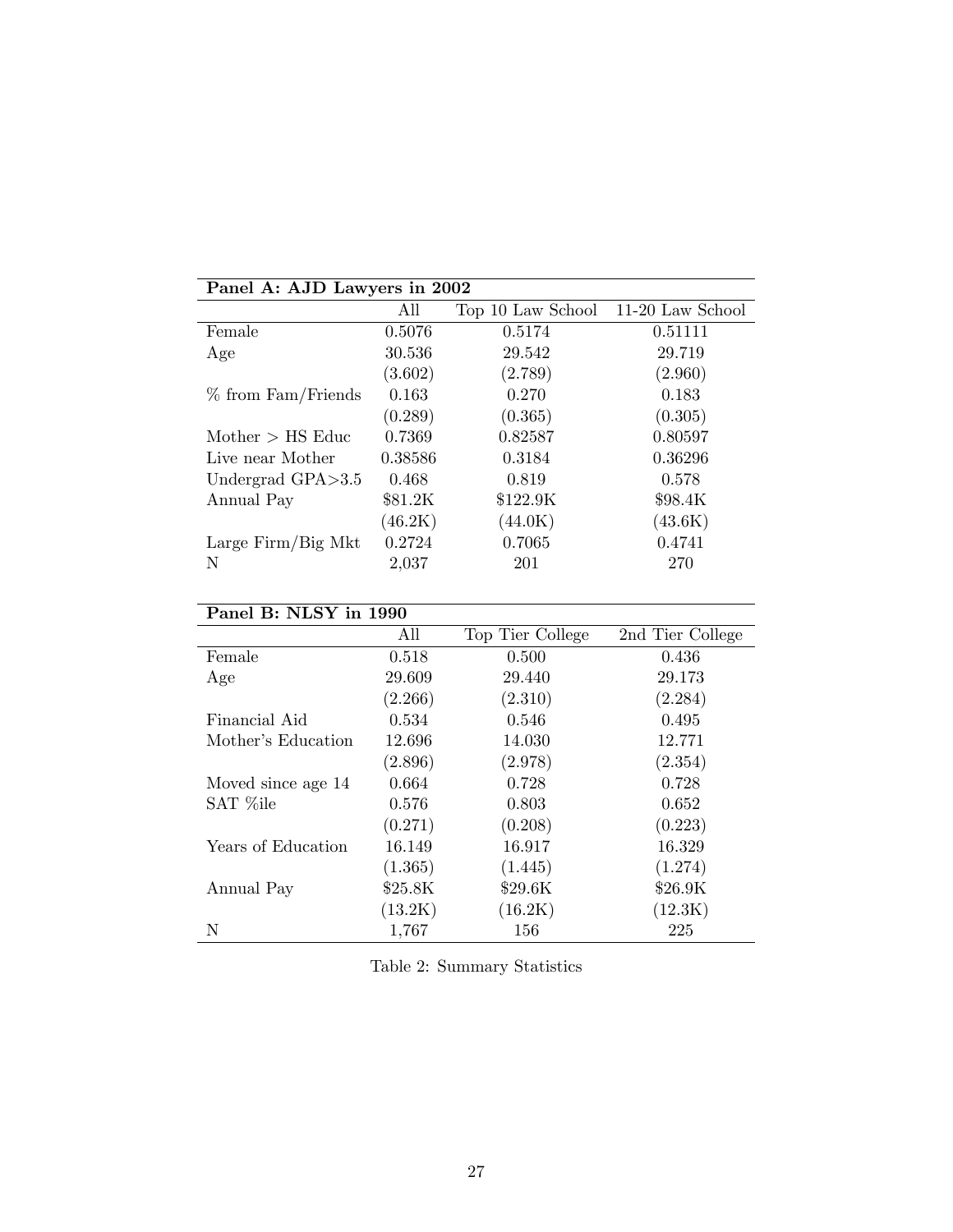| Panel A: AJD Lawyers in 2002 |              |              |                       |  |  |  |
|------------------------------|--------------|--------------|-----------------------|--|--|--|
|                              | Top 10 Logit | Top 10 Logit | OLS: US News category |  |  |  |
| Female                       | $-0.013$     | $-0.025$     | $-0.077$              |  |  |  |
|                              | (0.011)      | (0.047)      | (0.048)               |  |  |  |
| Minority                     | 0.073        | 0.104        | 0.403                 |  |  |  |
|                              | (0.015)      | (0.050)      | (0.053)               |  |  |  |
| Parent with College Degree   | 0.053        | 0.124        | 0.355                 |  |  |  |
|                              | (0.010)      | (0.054)      | (0.052)               |  |  |  |
| Undergrad $GPA > 3.5$        | 0.143        | 0.301        | 0.650                 |  |  |  |
|                              | (0.013)      | (0.044)      | (0.048)               |  |  |  |
| Undergrad Science/Business   | 0.007        | 0.057        | $-0.023$              |  |  |  |
| Major                        | (0.010)      | (0.046)      | (0.048)               |  |  |  |
| N                            | 2,208        | 497          | 2,208                 |  |  |  |
|                              |              |              |                       |  |  |  |

| Panel B: NLSY in 1990  |                |                |           |
|------------------------|----------------|----------------|-----------|
|                        | Top Tier Logit | Top Tier Logit | OLS: Tier |
| Female                 | 0.003          | 0.080          | 0.006     |
|                        | (0.012)        | (0.052)        | (0.016)   |
| Minority               | 0.000          | 0.119          | 0.001     |
|                        | (0.015)        | (0.070)        | (0.013)   |
| Mother's Education     | 0.007          | 0.026          | 0.008     |
|                        | (0.002)        | (0.008)        | (0.002)   |
| Top $10\%$ of HS Class | 0.053          | 0.118          | 0.071     |
|                        | (0.020)        | (0.065)        | (0.019)   |
| SAT %ile               | 0.050          | 0.142          | 0.047     |
|                        | (0.008)        | (0.038)        | (0.008)   |
| N                      | 1,767          | 381            | 1,767     |

Table 3: Selection into Top Schools. Panel A uses AJD sample. Columns 1 and 2 are probits where the dependent variable is an indicator variable for graduating from a Top 10 law school. The sample in column 2 is limited to those who went to Top 20 schools. Column 3 shows results from an OLS regression where the dependent variable is 1 if the person went to a top 10 school, 2 if he/she went to a school ranked 11-20, 3 if he/she went to a school ranked 21-100, 4 if the school is a US News and World Report Tier 3 school, 5 if it is a US News and World Report Tier 4 school, and 6 if it is unaccredited. Panel B uses the NLSY sample. Columns 1 and 2 are probits where the dependent variable is an indicator variable for graduating from a school where the average SAT score is above 1120. The sample in column 2 is limited to those who went to schools with average SAT scores above 1040. Column 3 shows results from an OLS regression where the dependent variable is 1 if the person went to a school with average SAT scores above 1120, 2 if he/she went to a school with average SATs between 1041 and 1120, 3 if he/she went to a school with average SATs between 841 and 1040, 4 if he/she went to a school with average SATs between 771 and 840, and 5 if he/she went to a school with average SATs of 770 or below. Coefficients displayed in logits are marginal effect of a one unit change in the explanatory variable.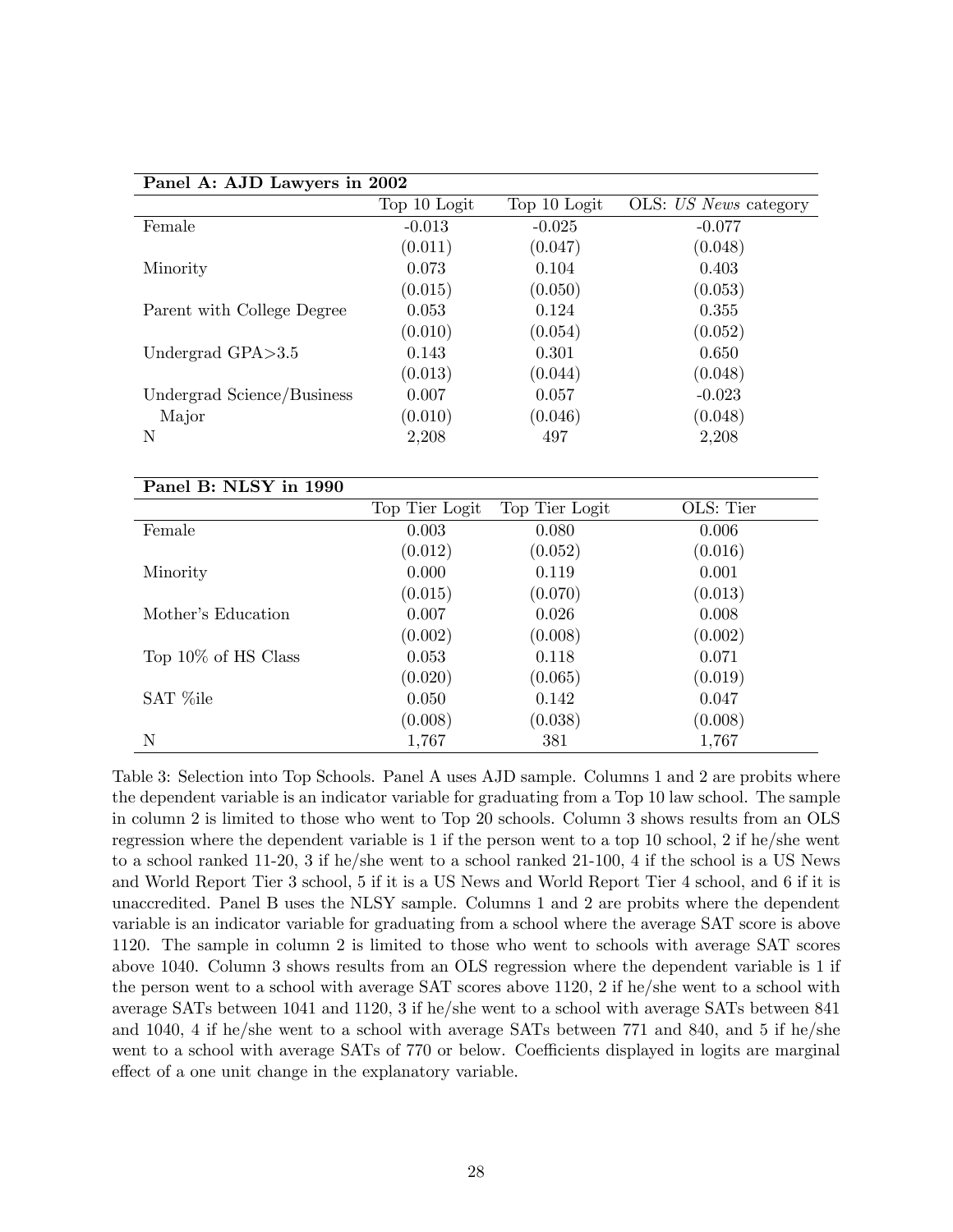|                       | (1)          | (2)          | (3)      | $\left(4\right)$ |
|-----------------------|--------------|--------------|----------|------------------|
| Rank 11-20            | $-0.250$     | $-0.253$     | $-0.244$ | $-0.201$         |
|                       | (0.044)      | (0.044)      | (0.044)  | (0.044)          |
| Rank 21-100           | $-0.477$     | $-0.481$     | $-0.475$ | $-0.403$         |
|                       | (0.037)      | (0.037)      | (0.037)  | (0.039)          |
| Tier 3                | $-0.630$     | $-0.621$     | $-0.611$ | $-0.594$         |
|                       | (0.042)      | (0.042)      | (0.044)  | (0.045)          |
| Tier 4                | $-0.687$     | $-0.681$     | $-0.670$ | $-0.659$         |
|                       | (0.045)      | (0.045)      | (0.046)  | (0.048)          |
| Unaccredited          | $-0.650$     | $-0.692$     | $-0.679$ | $-0.661$         |
|                       | (0.097)      | (0.098)      | (0.099)  | (0.098)          |
| Female                |              | $-0.135$     | $-0.135$ | $-0.116$         |
|                       |              | (0.021)      | (0.021)  | (0.022)          |
| Near Mother           |              |              | $-0.036$ | $-0.040$         |
|                       |              |              | (0.022)  | (0.021)          |
| Undergrad Top 10\%    |              |              |          | 0.080            |
|                       |              |              |          | (0.036)          |
| Controls              |              |              |          |                  |
| Demographic           | no           | yes          | yes      | yes              |
| Family Background     | no           | $\mathbf{n}$ | yes      | yes              |
| <b>School Funding</b> | $\mathbf{n}$ | $\mathbf{n}$ | yes      | yes              |
| Academic History      | no           | no           | no       | yes              |
|                       |              |              |          |                  |
| R-square              | 0.146        | 0.171        | 0.182    | 0.218            |
| N                     | 2,037        | 2,037        | 2,037    | 2,037            |

Table 4: Lawyer Pay Regressions. OLS – Dependent Variable is Log of annual pay. Sample is cross-sectional AJD sample in 2002 of lawyers who first passed Bar Exam in 2000. "Rank 11-20" through "Unaccredited" are based on 2003 US News and World Report rankings. The excluded category is schools ranked in the Top 10. "Near Mother" is an indicator variable for living within 50 miles of respondent's mother. "Undergrad Top  $10\%$ " is a self-reported indicator variable of whether the person was in the top decile of her undergraduate class.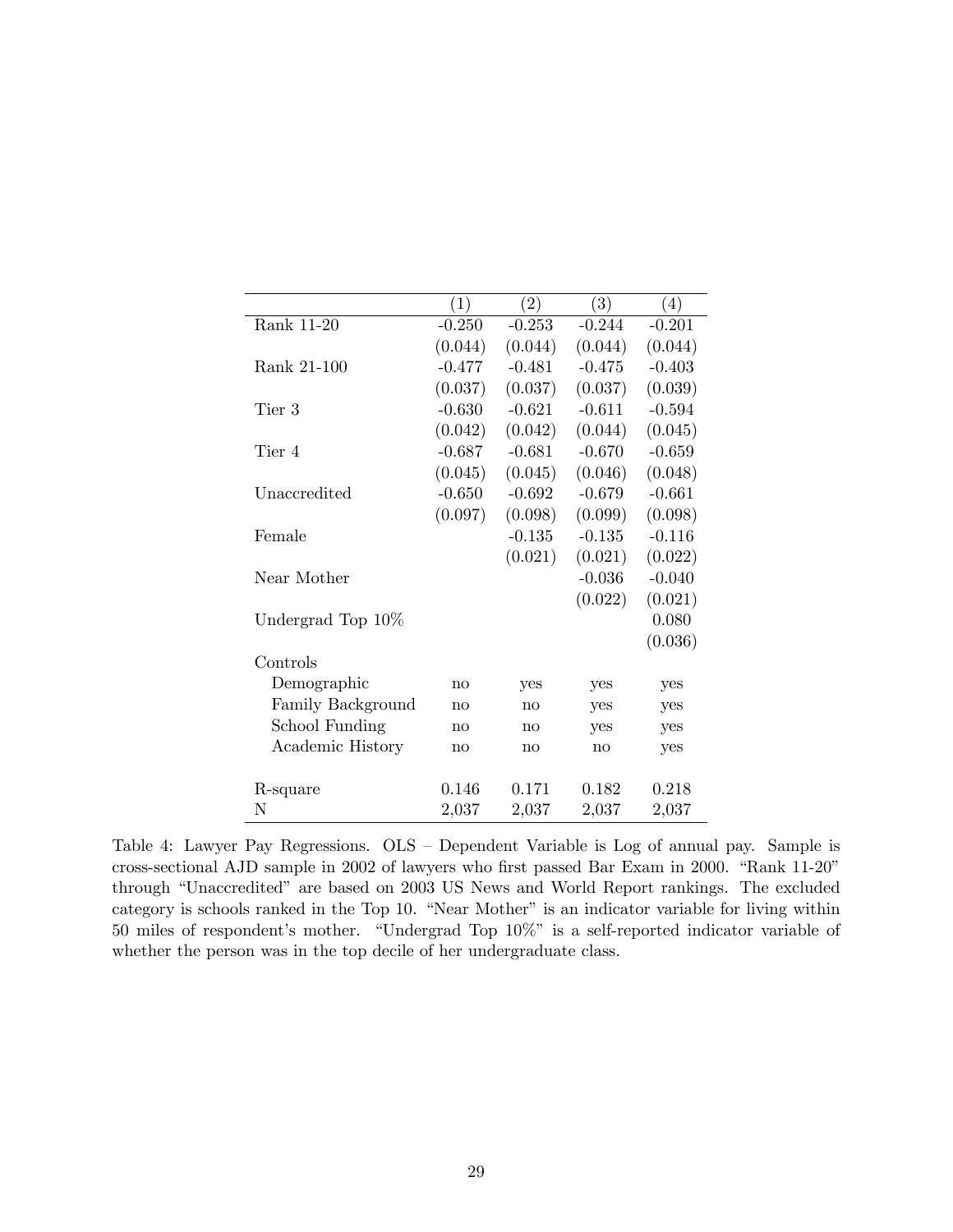|                    | (1)      | $\left( 2\right)$ | (3)      | $\left( 4\right)$ |
|--------------------|----------|-------------------|----------|-------------------|
| Rank 11-20         | $-0.250$ | $-0.251$          | $-0.227$ | $-0.228$          |
|                    | (0.048)  | (0.048)           | (0.049)  | (0.053)           |
| Female             |          | $-0.182$          | $-0.192$ | $-0.176$          |
|                    |          | (0.049)           | (0.050)  | (0.050)           |
| Near Mother        |          |                   | $-0.080$ | $-0.080$          |
|                    |          |                   | (0.052)  | (0.051)           |
| Undergrad Top 10\% |          |                   |          | 0.022             |
|                    |          |                   |          | (0.069)           |
| Controls           |          |                   |          |                   |
| Demographic        | no       | yes               | yes      | yes               |
| Family Background  | no       | no                | yes      | yes               |
| School Funding     | no       | no                | yes      | yes               |
| Academic History   | no       | no                | no       | yes               |
|                    |          |                   |          |                   |
| R-Square           | 0.0553   | 0.0882            | 0.1307   | 0.1979            |
| N                  | 471      | 471               | 471      | 471               |

Table 5: Top School Lawyer Pay Regressions. Same analysis as Table 4, except limited to graduates of top 20 law schools.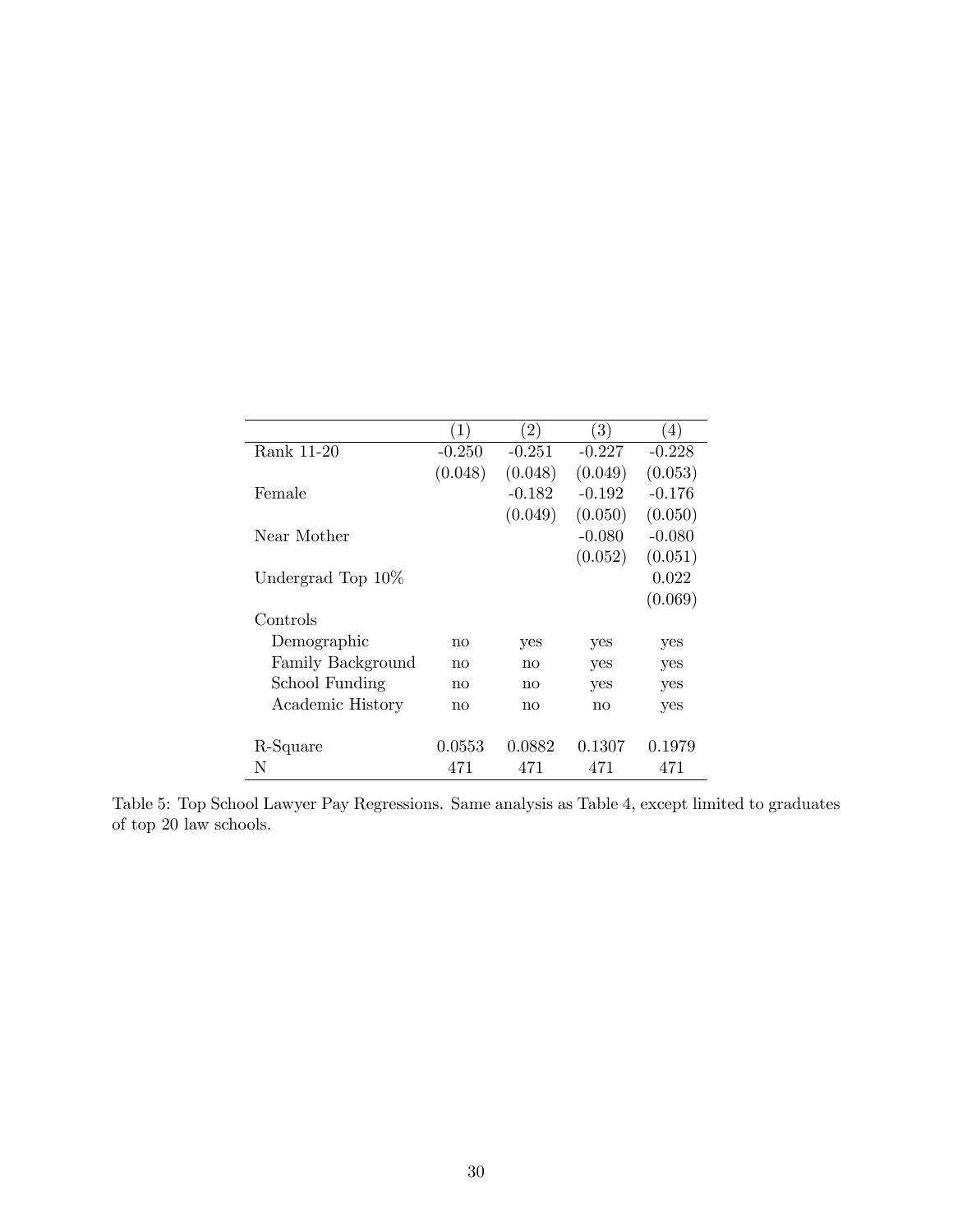|                             | $\left( 1\right)$      | (2)          | $\bar{(}3)$ | $\left(4\right)$ | (5)      |
|-----------------------------|------------------------|--------------|-------------|------------------|----------|
| SAT 1041-1120               | $-0.061$               | $-0.087$     | $-0.072$    | $-0.052$         | $-0.032$ |
|                             | (0.079)                | (0.078)      | (0.078)     | (0.079)          | (0.079)  |
| SAT 841-1040                | $-0.113$               | $-0.095$     | $-0.068$    | $-0.047$         | $-0.011$ |
|                             | (0.067)                | (0.065)      | (0.066)     | (0.068)          | (0.069)  |
| SAT 771-840                 | $-0.240$               | $-0.217$     | $-0.184$    | $-0.160$         | $-0.107$ |
|                             | (0.075)                | (0.073)      | (0.075)     | (0.078)          | (0.080)  |
| $SAT \leq = 770$            | $-0.214$               | $-0.174$     | $-0.132$    | $-0.108$         | $-0.046$ |
|                             | (0.089)                | (0.089)      | (0.091)     | (0.094)          | (0.095)  |
| Female                      |                        | $-0.350$     | $-0.347$    | $-0.343$         | $-0.326$ |
|                             |                        | (0.036)      | (0.036)     | (0.037)          | (0.037)  |
| Move since Age 14           |                        |              | 0.046       | 0.052            | 0.050    |
|                             |                        |              | (0.039)     | (0.039)          | (0.039)  |
| Financial Aid               |                        |              | $-0.041$    | $-0.038$         | $-0.040$ |
|                             |                        |              | (0.038)     | (0.039)          | (0.039)  |
| <b>GPA</b>                  |                        |              |             | 0.045            | 0.032    |
|                             |                        |              |             | (0.034)          | (0.035)  |
| <b>AFQT</b>                 |                        |              |             |                  | 0.288    |
|                             |                        |              |             |                  | (0.114)  |
| Controls                    |                        |              |             |                  |          |
| <b>Education and Tenure</b> | yes                    | yes          | yes         | yes              | yes      |
| Demographic                 | no                     | yes          | yes         | yes              | yes      |
| Family Background           | $\mathbf{no}$          | $\mathbf{n}$ | yes         | yes              | yes      |
| School Funding              | $\mathbf{n}$           | $\mathbf{n}$ | yes         | yes              | yes      |
| Academic History            | $\mathbf{n}\mathbf{o}$ | no           | no          | yes              | yes      |
| Intelligence                | $\mathbf{n}\mathbf{o}$ | $\mathbf{n}$ | no          | no               | yes      |
|                             |                        |              |             |                  |          |
| R-Square                    | 0.064                  | 0.124        | 0.133       | 0.140            | 0.149    |
| Ν                           | 1,767                  | 1,767        | 1,767       | 1,767            | 1,767    |

Table 6: NLSY Pay Regressions. OLS – Dependent Variable is Log of annual pay. Sample is crosssectional NLSY sample in 1990, when ages are similar to ADJ sample, and is limited to people with at least two years of college. Average SAT scores, based on US News and World Report 1991 rankings. The excluded category is schools with average SAT scores over 1120. "Move since Age 14" is an indicator variable for living in a different count in 1990 than at age 14. "Financial Aid" is an indicator variable for whether received financial aid (not including loans) to help pay for undergraduate school. "GPA" is high school GPA and "AFQT" is percentile rank on the Armed Forces Qualifying Test. All regressions include linear controls for years of education and tenure in current job.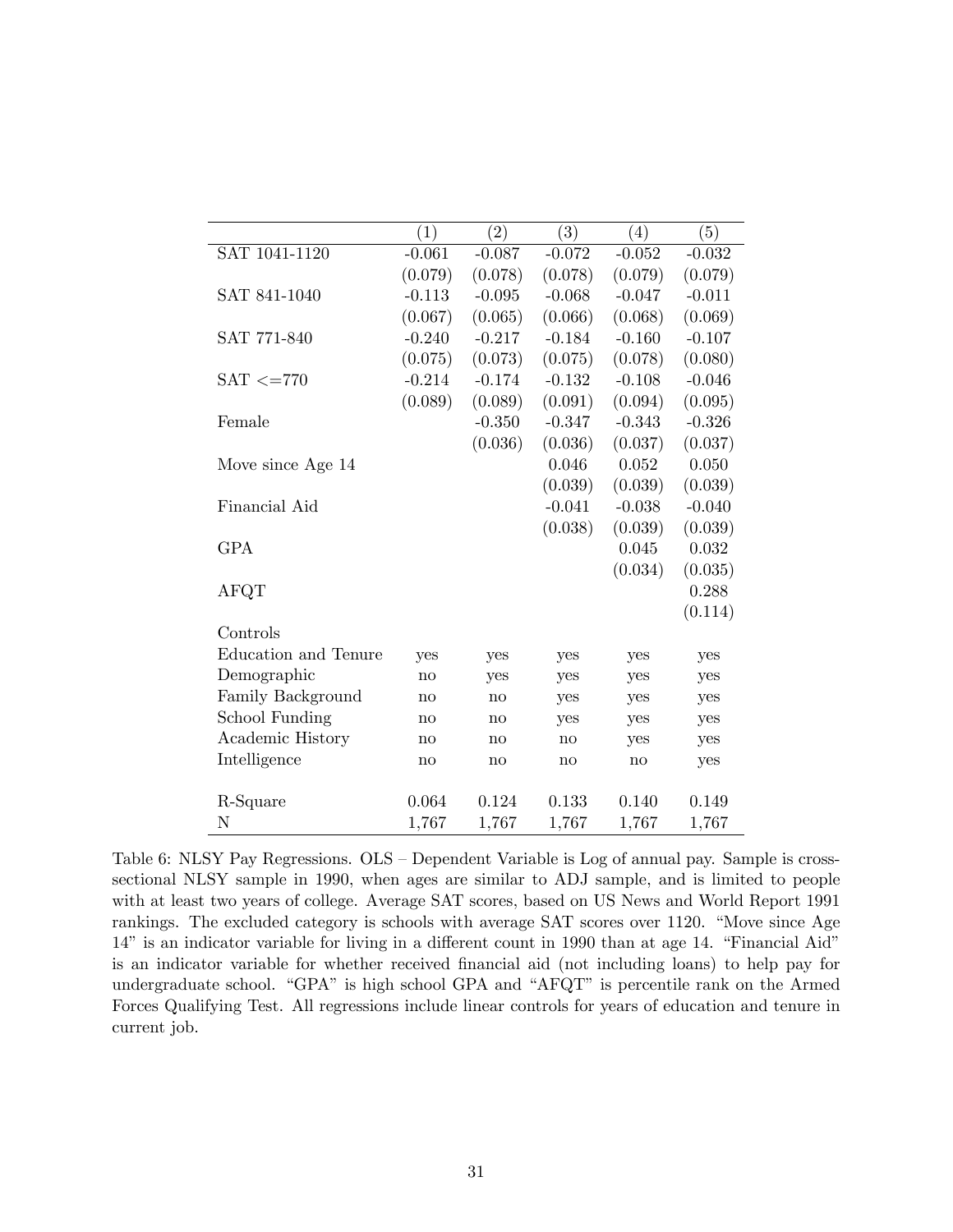|                    | $\left(1\right)$ | $\left( 2\right)$ | (3)      | $\left( 4\right)$ |
|--------------------|------------------|-------------------|----------|-------------------|
| Rank 11-20         | $-0.071$         | $-0.069$          | $-0.064$ | $-0.046$          |
|                    | (0.013)          | (0.013)           | (0.012)  | (0.014)           |
| Rank 21-100        | $-0.209$         | $-0.203$          | $-0.196$ | $-0.159$          |
|                    | (0.020)          | (0.020)           | (0.020)  | (0.020)           |
| Tier 3             | $-0.152$         | $-0.148$          | $-0.140$ | $-0.131$          |
|                    | (0.010)          | (0.010)           | (0.010)  | (0.011)           |
| Tier 4             | $-0.148$         | $-0.144$          | $-0.136$ | $-0.127$          |
|                    | (0.009)          | (0.009)           | (0.009)  | (0.009)           |
| Female             |                  | 0.001             | 0.001    | 0.004             |
|                    |                  | (0.013)           | (0.013)  | (0.013)           |
| Near Mother        |                  |                   | $-0.029$ | $-0.030$          |
|                    |                  |                   | (0.013)  | (0.012)           |
| Undergrad Top 10\% |                  |                   |          | 0.023             |
|                    |                  |                   |          | (0.022)           |
| Controls           |                  |                   |          |                   |
| Demographic        | no               | yes               | yes      | yes               |
| Family Background  | $\mathbf{no}$    | no                | yes      | yes               |
| School Funding     | no               | $\mathbf{n}$      | yes      | yes               |
| Academic History   | $\mathbf{no}$    | $\mathbf{n}$      | no       | yes               |
|                    |                  |                   |          |                   |
|                    | 0.148            | 0.156             | 0.179    | 0.214             |
|                    | 2,208            | 2,208             | 2,208    | 2,208             |

Table 7: Lawyer Placement at Top Firms. Each column is a probit where the dependent variable equals one if the person works for a  $100+$  lawyer firm in one of the top four law markets (NYC, DC, LA, or Chicago.) The dependent variable equals one for  $12.9\%$  of the sample. Unaccredited schools are dropped because none in the sample work work at a 100+ lawyer firm in one of the relevant markets. Displayed coefficients are marginal effects of a one unit change in the explanatory variable. Sample is the same as the wage regressions above, though a few lawyers are included here that did not provide wage information.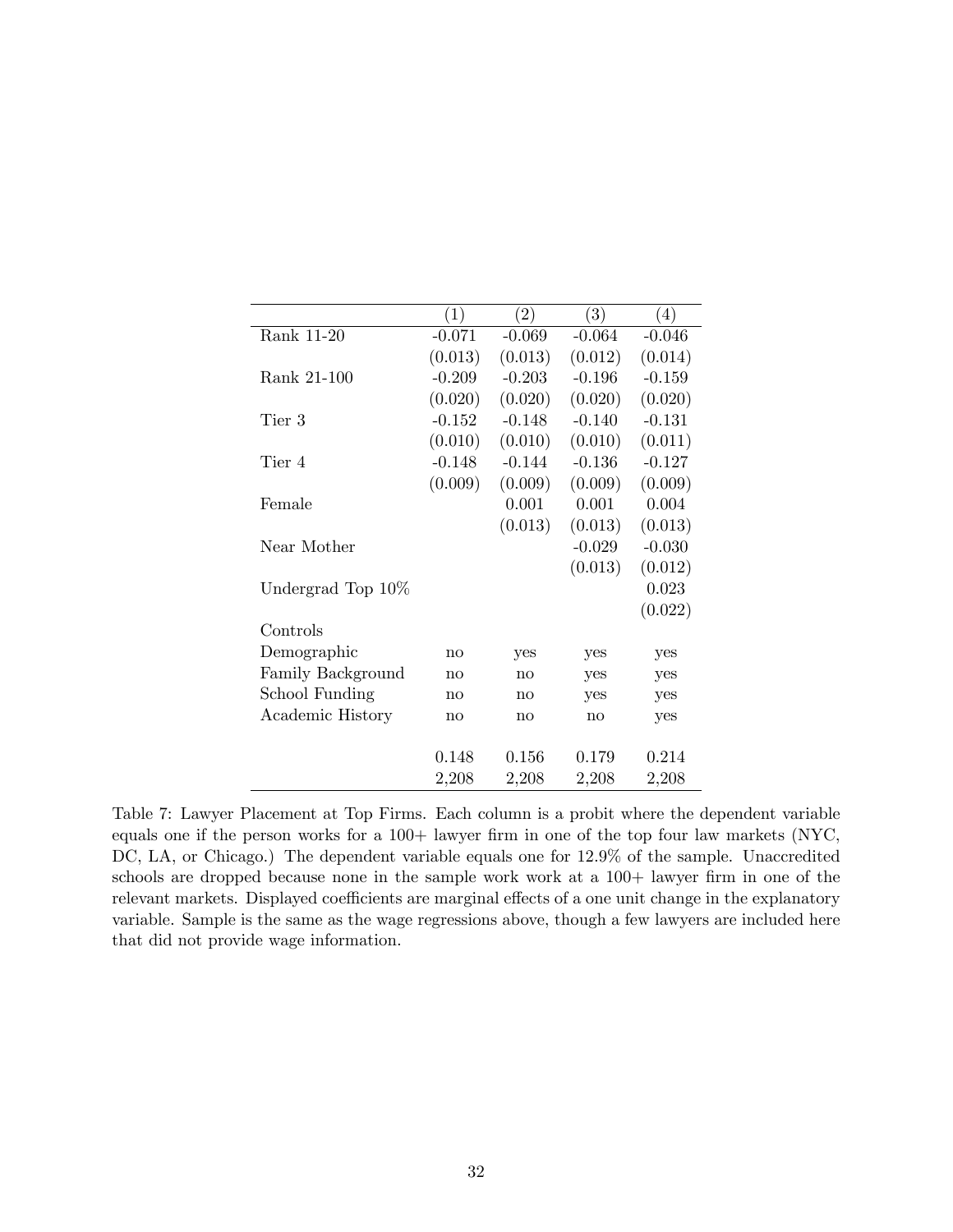| Panel A: High Pay                                 |                  |                  |                  |                  |
|---------------------------------------------------|------------------|------------------|------------------|------------------|
| Sample                                            | <b>AJD</b>       | AJD              | <b>AJD</b>       | <b>NLSY</b>      |
| Dependent Variable                                | $Pay>$ \$100 $K$ | $Pay>$ \$100 $K$ | $Pay>$ \$100 $K$ | Pay>\$27.5K      |
| Treatment                                         | Top $10$         | Top $10$         | Top 11-20        | Avg $SAT > 1120$ |
| Comparison                                        | Top 11-20        | Top 21-100       | Top 21-100       | SAT 1040-1120    |
| $\rho = 0$ , no controls                          | 0.629            | 1.170            | 0.541            | 0.101            |
|                                                   | (0.118)          | (0.101)          | (0.085)          | (0.131)          |
| $\rho = 0$ , full controls                        | 0.600            | 1.119            | 0.527            | 0.038            |
|                                                   | (0.133)          | (0.113)          | (0.087)          | (0.158)          |
| $\rho = 0.1$                                      | 0.433            | 0.946            | 0.353            | $-0.128$         |
|                                                   | (0.132)          | (0.113)          | (0.087)          | (0.157)          |
| $\rho = 0.2$                                      | 0.263            | 0.767            | 0.178            | $-0.294$         |
|                                                   | (0.131)          | (0.112)          | (0.086)          | (0.156)          |
| $\rho = 0.3$                                      | 0.089            | 0.581            | 0.001            | $-0.459$         |
|                                                   | (0.129)          | (0.110)          | (0.084)          | (0.153)          |
|                                                   |                  |                  |                  |                  |
| Panel B: Work at 100+ Lawyer Firm in Top 4 Market |                  |                  |                  |                  |
| Treatment                                         | Top $10$         | Top $10$         | Top 11-20        |                  |
| Comparison                                        | Top 11-20        | Top 21-100       | Top 21-100       |                  |
| $\rho = 0$ , no controls                          | 0.517            | 1.188            | 0.671            |                  |
|                                                   | (0.118)          | (0.102)          | (0.097)          |                  |
| $\rho = 0$ , full controls                        | 0.409            | 1.135            | 0.665            |                  |
|                                                   | (0.130)          | (0.120)          | (0.102)          |                  |
| $\rho = 0.1$                                      | 0.242            | 0.957            | 0.491            |                  |
|                                                   | (0.130)          | (0.119)          | (0.102)          |                  |
| $\rho = 0.2$                                      | 0.074            | 0.775            | 0.317            |                  |
|                                                   | (0.129)          | (0.118)          | (0.101)          |                  |
| $\rho = 0.3$                                      | $-0.097$         | 0.587            | 0.141            |                  |

Table 8: Sensitivity Analysis: Estimates of School Quality Effects Given Various Estimates About Correlation of Errors. Each entry is the coefficient in a bivariate probit regression of the treatment variable on a high pay indicator (Panel A) or an indicator for holding a job in NYC, LA, DC, or Chicago at a firm with 100 or more lawyers, where the correlation between the error terms in the two probits within the bivariate probit are assumed to equal the value of rho listed. Sample in each analysis is limited to the treatment and comparison groups. Control variables in all but the first row of each panel include age (five-year indicators), fraction of law school paid for by savings and family, and indicator variables for minority, female, married, living within 50 miles of lawyer's mother, mother born outside U.S., one of parents is a lawyer, public law school, in top 10GPA was 3.75 or higher, and undergraduate major was humanities or missing.

 $(0.126)$   $(0.116)$   $(0.099)$